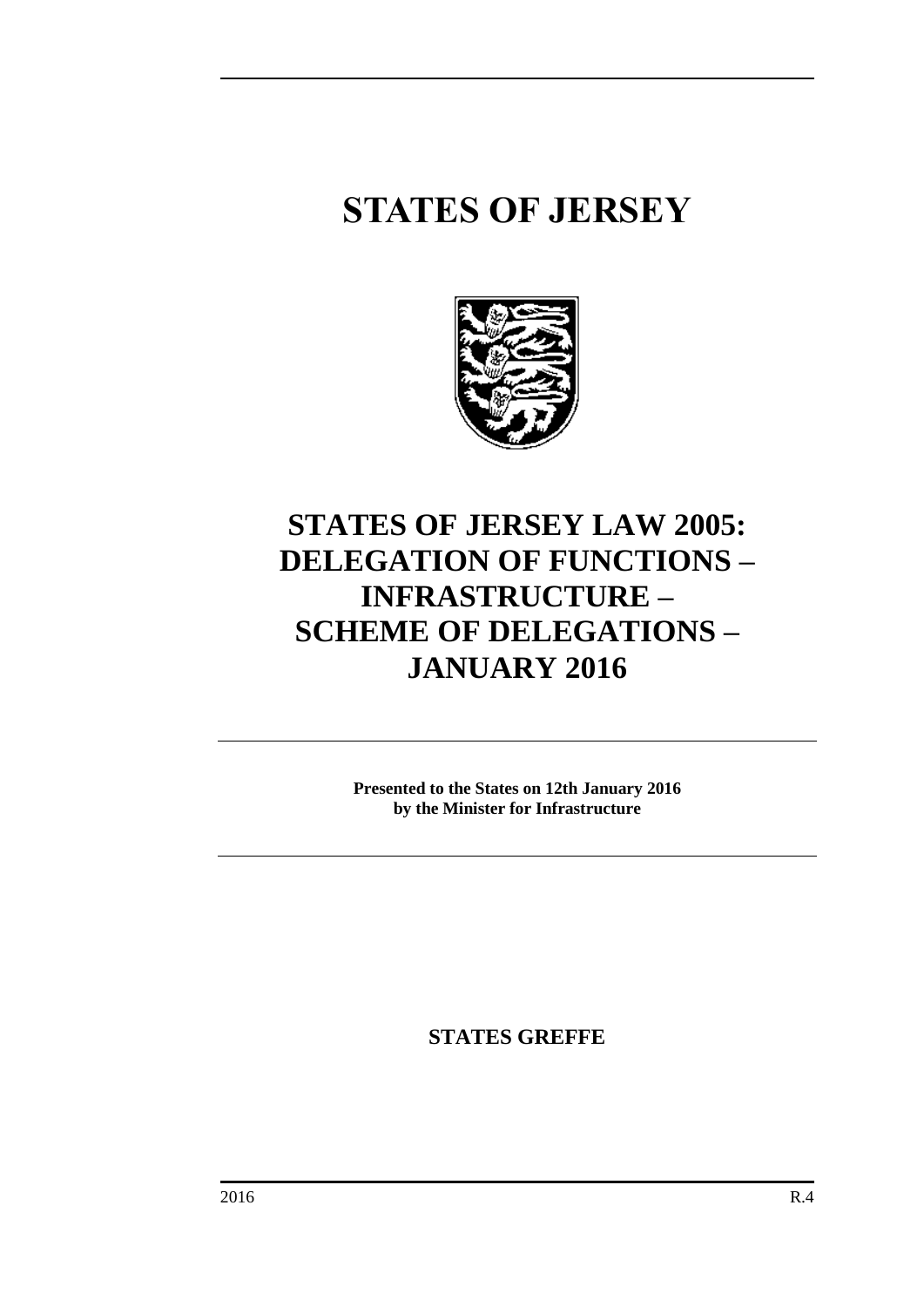#### **REPORT**

On 7th January 2016, the Minister for Infrastructure made a Ministerial Decision delegating certain of his functions under Article 28 of the States of Jersey Law 2005 (MD-T-2016-0001, available at [www.gov.je\)](http://www.gov.je/).

Article 28 of the States of Jersey Law 2005 permits a Minister to delegate, wholly or partly, functions to an Assistant Minister or an officer.

The Law states, *inter alia* –

#### "**28 Power of Minister to delegate functions**

- (1) A Minister may delegate, wholly or partly, functions conferred upon or vested in the Minister by or under this Law or any other enactment or any enactment of the United Kingdom having effect in Jersey, to –
	- (a) one of his or her Assistant Ministers;
	- (b) an officer.
- (2) A Minister shall not delegate
	- (a) any power to make an enactment;
	- (b) any power to decide an appeal under an enactment;
	- (c) any function the delegation of which is prohibited by an enactment.
- (3) The delegation of functions by a Minister under this Article shall not prevent the Minister exercising those functions personally.
- (4) Where any licence, permit or authorization is granted in purported exercise of functions delegated under paragraph (1), no criminal proceedings shall lie against any person for any act done, or omitted to be done, in good faith and in accordance with the terms of the licence, permit or authorization, by reason that the functions had not been delegated, or that any requirement attached to the delegation of the functions had not been complied with.
- (5) In this Article –

"Minister" includes the Chief Minister;

"officer" means a States' employee within the meaning of the Employment of States of Jersey Employees (Jersey) Law 2005 and includes a member of the States of Jersey Police Force and an officer appointed under paragraph 1(1) of Part 1 of Schedule 2 to the Immigration Act 1971 as extended to Jersey by the Immigration (Jersey) Order 1993.

(6) The States may by Regulations amend the definition "officer" in paragraph (5)."

The terms of the delegations, and the legislation under which those delegations were made, were recorded in a Report attached to the Ministerial Decision, as shown below –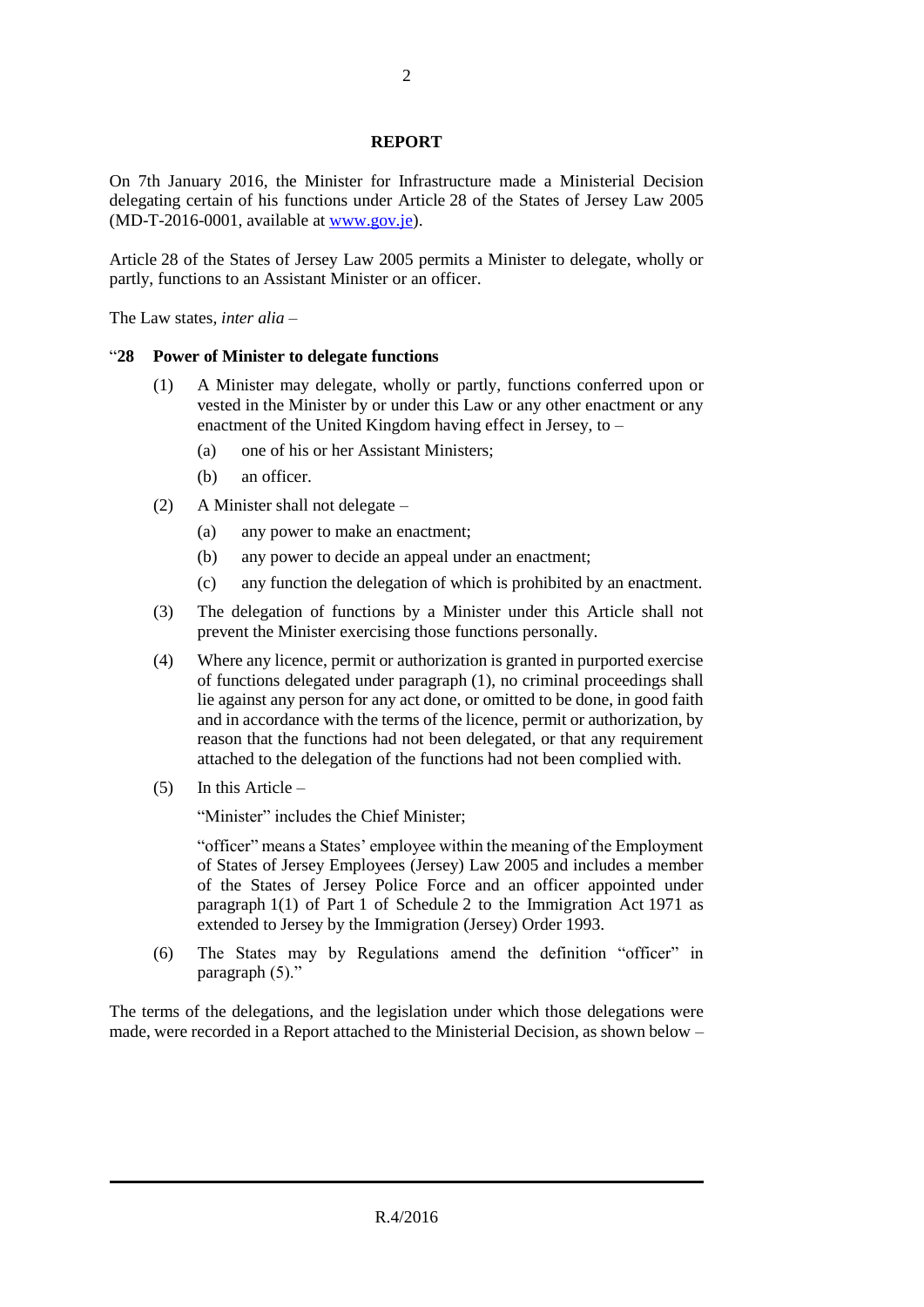#### **Background**

To allow the efficient and effective administration of the legislation for which the Minister for Infrastructure is responsible, certain matters can be delegated to named officials. The attached list details each of these delegations, the relevant legislation, details of what is being delegated, and the officers who are delegated to make these decisions.

#### **Main Content/Subject-matter**

In any event where an individual is in an "acting" role for any period of time, that individual is to acquire the delegated functions of the role into which they are acting as set out in this report.

Any reference to "the Minister" refers to the Minister for Infrastructure, and any reference to "the Department" refers to the Department of Infrastructure, unless otherwise indicated.

| Legislation:                | Motor Vehicles (Driving Licences) (Jersey) Order 2003,<br>Article $13(1)$                                                                                                                                                                           |
|-----------------------------|-----------------------------------------------------------------------------------------------------------------------------------------------------------------------------------------------------------------------------------------------------|
| Delegate:                   | Inspector of Motor Traffic                                                                                                                                                                                                                          |
|                             | Deputy Inspector of Motor Traffic                                                                                                                                                                                                                   |
| <b>Functions delegated:</b> | Approve arrangements and instructors to carry out Compulsory<br>Basic Training (CBT).                                                                                                                                                               |
| Scope of delegation:        | The Minister is responsible for holding or arranging courses and<br>approving instructors conducting such courses that provide basic<br>training and test competence to ride a moped or light motorcycle<br>on the road with a provisional licence. |

#### **Driver and Vehicle Standards**

| Legislation:                | Road Traffic (Jersey) Law 1956, Article $6(1)$ , $(3)$ , $(4)$ and $(5)$                                                                                                                                                                                                                           |
|-----------------------------|----------------------------------------------------------------------------------------------------------------------------------------------------------------------------------------------------------------------------------------------------------------------------------------------------|
| Delegate:                   | Inspector of Motor Traffic                                                                                                                                                                                                                                                                         |
|                             | Deputy Inspector of Motor Traffic                                                                                                                                                                                                                                                                  |
| <b>Functions delegated:</b> | All matters associated with maintaining a register of driving<br>instructors.                                                                                                                                                                                                                      |
| Scope of delegation:        | The Minister is required to maintain a register of driving<br>instructors, adding instructors to and removing them from the<br>register.<br>The Minister would be notified of any person whose application to<br>be on the register has been refused or who has been removed from<br>the register. |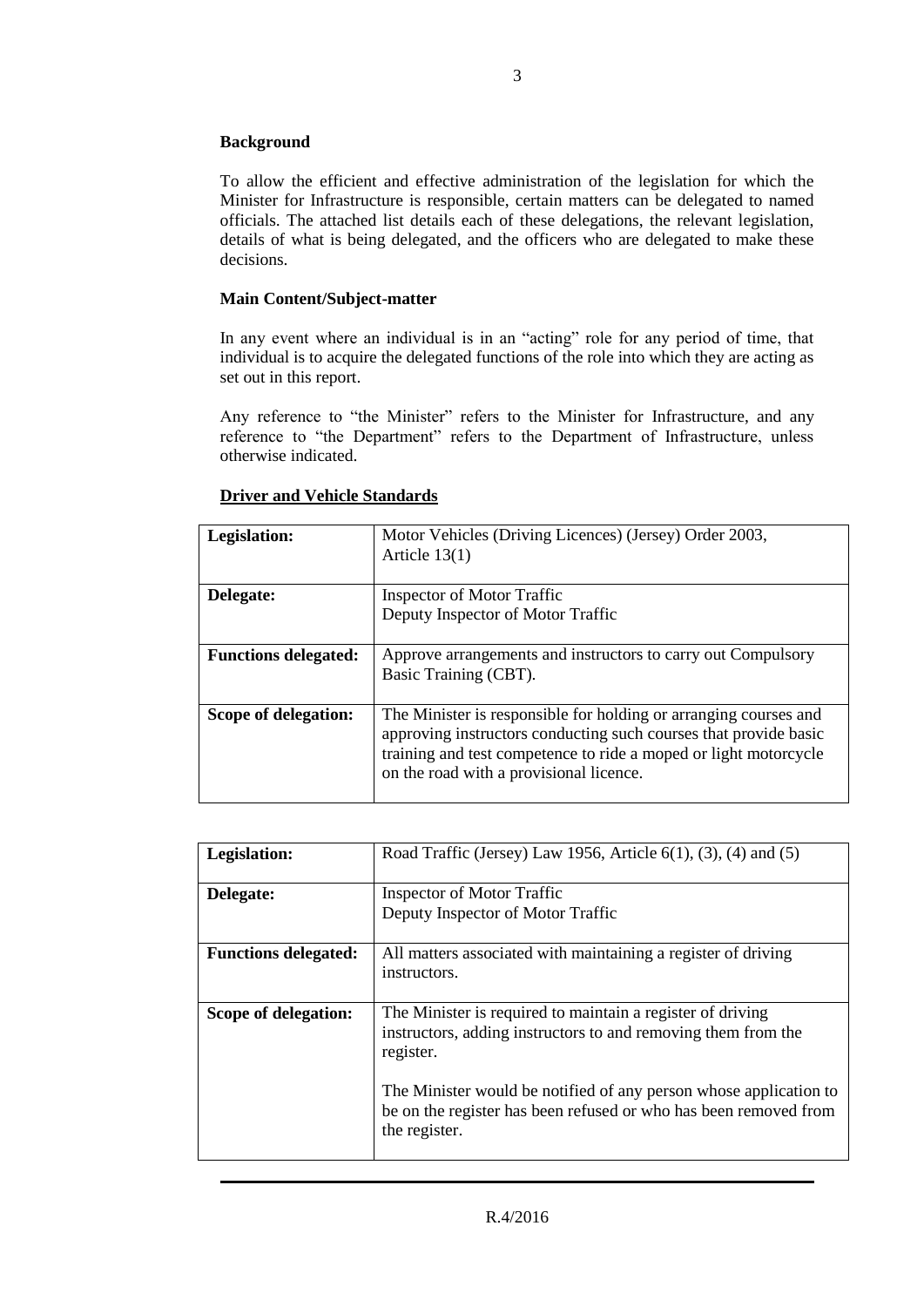| <b>Legislation:</b><br>Delegate: | Road Traffic (Jersey) Law 1956, Article 8(6); and<br>Motor Cars (Driving Instruction) (Jersey) Order 1982, Article 1<br><b>Inspector of Motor Traffic</b><br>Deputy Inspector of Motor Traffic                                                                                                                                                                                                                                                                                                                                                         |
|----------------------------------|--------------------------------------------------------------------------------------------------------------------------------------------------------------------------------------------------------------------------------------------------------------------------------------------------------------------------------------------------------------------------------------------------------------------------------------------------------------------------------------------------------------------------------------------------------|
| <b>Functions delegated:</b>      | Appointment of examiners to conduct examinations and tests.                                                                                                                                                                                                                                                                                                                                                                                                                                                                                            |
| Scope of delegation:             | The Minister (as the "licensing authority" in the case of granting<br>driving licences) is responsible for appointing persons to conduct<br>examinations and tests for the purposes of testing competence to<br>drive, and for entering a person's name in the register of driving<br>instructors.<br>These persons are invariably officers in the Department, but there<br>may be occasions when it would be desirable to appoint suitably<br>qualified persons who are not from the Department, e.g. when an<br>examiner is on long-term sick leave. |

| Legislation:                | Motor Cars (Driving Instruction) (Jersey) Order 1982, Article 3(1)<br>and $(4)$ |
|-----------------------------|---------------------------------------------------------------------------------|
| Delegate:                   | <b>Inspector of Motor Traffic</b>                                               |
|                             | Deputy Inspector of Motor Traffic                                               |
| <b>Functions delegated:</b> | Determining particulars to be supplied by candidates for                        |
|                             | examination and testing to become driving instructors.                          |
|                             | Determining the form of examination and tests to be undertaken                  |
|                             | by candidates wishing to become driving instructors.                            |
| Scope of delegation:        | The Minister is responsible for determining particulars to be                   |
|                             | supplied by those wishing to become driving instructors and for                 |
|                             | determining the form of examination and tests that candidates                   |
|                             | should undertake successfully to become a driving instructor.                   |

| Legislation:                | Road Traffic (Jersey) Law 1956, Article 78(3)                                                                                                                                                  |
|-----------------------------|------------------------------------------------------------------------------------------------------------------------------------------------------------------------------------------------|
| Delegate:                   | <b>Inspector of Motor Traffic</b><br>Deputy Inspector of Motor Traffic<br>Senior Traffic Officer                                                                                               |
| <b>Functions delegated:</b> | Manner of application for licences for vehicles exempting them<br>from complying with the requirements of the Motor Vehicles<br>(Construction and Use) (Jersey) Order 1998 – P30 applications. |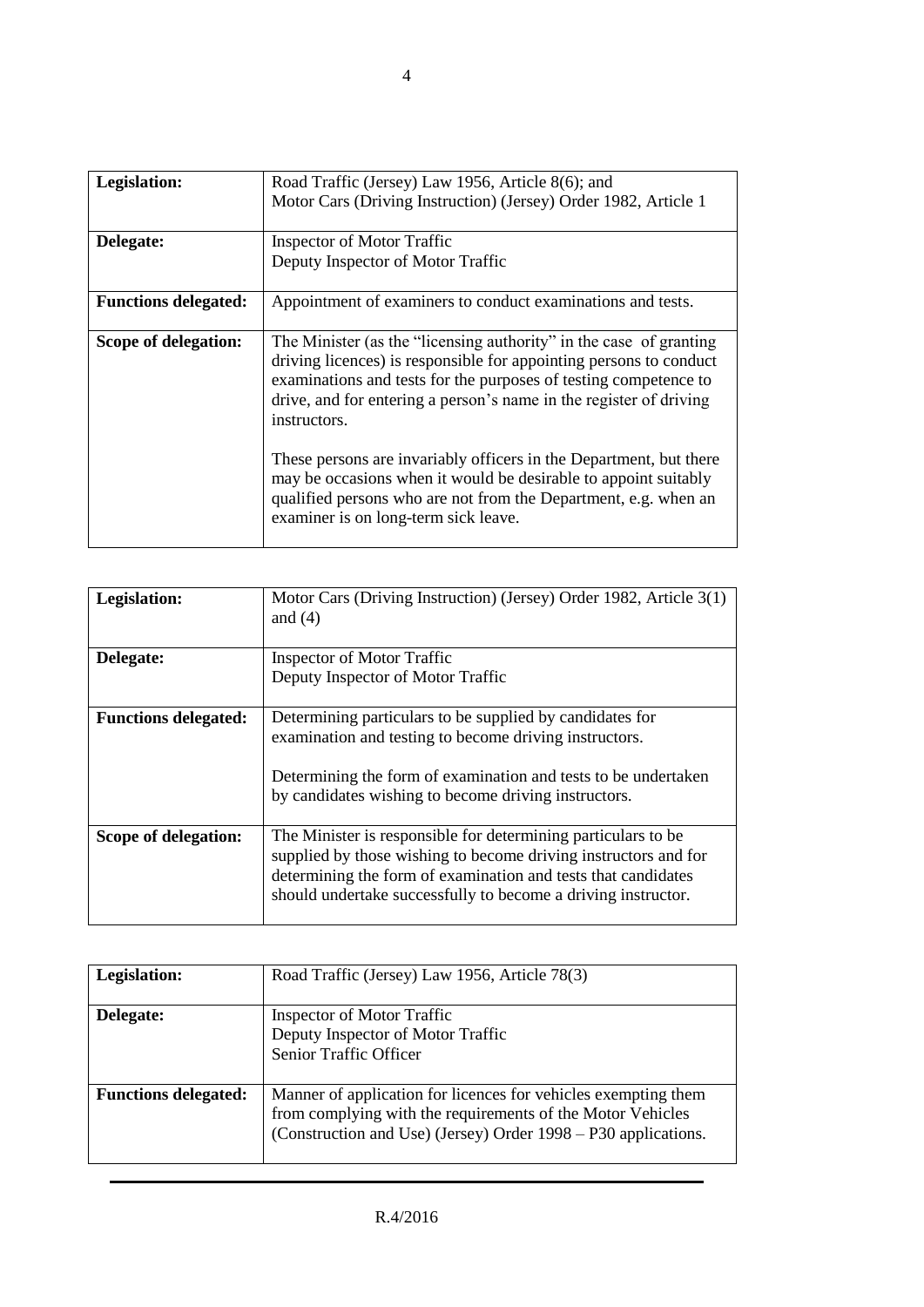| Scope of delegation: | The Minister is responsible for determining how applications         |
|----------------------|----------------------------------------------------------------------|
|                      | should be made to exempt vehicles from the requirements of           |
|                      | Construction and Use legislation. Invariably (but not exclusively)   |
|                      | these tend to be applications for vehicles wider than the normal     |
|                      | permitted width to circulate in the Island. Granting approval is the |
|                      | responsibility of the Inspector of Motor Traffic.                    |
|                      |                                                                      |

| Legislation:                | Motor Vehicles (Construction and Use) (Jersey) Order 1998,<br>Article $118(2)$                                                                                                                                                                                                                                                                                                         |
|-----------------------------|----------------------------------------------------------------------------------------------------------------------------------------------------------------------------------------------------------------------------------------------------------------------------------------------------------------------------------------------------------------------------------------|
| Delegate:                   | Inspector of Motor Traffic<br>Deputy Inspector of Motor Traffic<br>Senior Traffic Officer                                                                                                                                                                                                                                                                                              |
| <b>Functions delegated:</b> | Specifying form of defect notice.                                                                                                                                                                                                                                                                                                                                                      |
| Scope of delegation:        | A defect notice should state what provision of the Order is<br>contravened, require the owner to remedy the defect and present<br>the vehicle for examination at a date, time and place so that it can<br>be verified that the defect has been rectified or a notice may be<br>issued for the purpose of carrying out a more thorough<br>examination of the vehicle for other defects. |

| Legislation:                | Motor Vehicles (Construction and Use) (Jersey) Order 1998,<br>Article $119(1)$                                                                                                                                                                                                                                                                                                                                                   |
|-----------------------------|----------------------------------------------------------------------------------------------------------------------------------------------------------------------------------------------------------------------------------------------------------------------------------------------------------------------------------------------------------------------------------------------------------------------------------|
| Delegate:                   | Inspector of Motor Traffic<br>Deputy Inspector of Motor Traffic<br>Senior Traffic Officer                                                                                                                                                                                                                                                                                                                                        |
| <b>Functions delegated:</b> | Designating place to impound vehicles for further testing.                                                                                                                                                                                                                                                                                                                                                                       |
| Scope of delegation:        | If any vehicle is impounded at a road check it should be towed by<br>the owner to a place for examination, a garage for repairs or to be<br>scrapped. The DVS test station at La Collette is specified in the<br>Order for further testing, but it can be such other place as the<br>Minister may designate. There are times when it may be more<br>appropriate to have the vehicle taken to another place for further<br>tests. |

| Legislation: | Motor Traffic (Jersey) Law 1935, Article $9(1)$ , (2) and (3)                             |
|--------------|-------------------------------------------------------------------------------------------|
| Delegate:    | Inspector of Motor Traffic<br>Deputy Inspector of Motor Traffic<br>Senior Traffic Officer |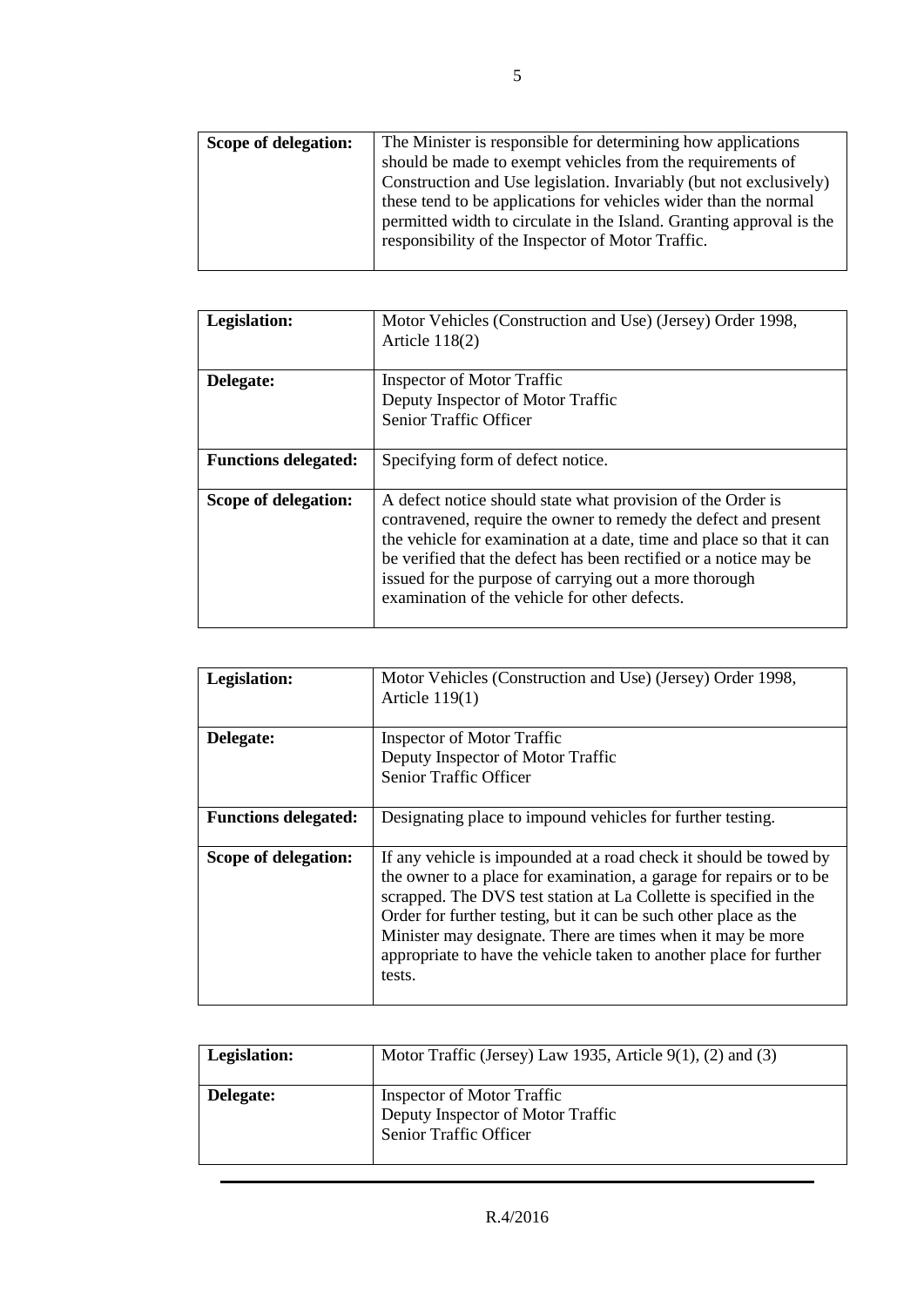| <b>Functions delegated:</b> | Granting Public Service Vehicle (PSV) licences and the conditions<br>attached thereto.                                                                                                                                                                                                                         |
|-----------------------------|----------------------------------------------------------------------------------------------------------------------------------------------------------------------------------------------------------------------------------------------------------------------------------------------------------------|
| Scope of delegation:        | Issuing PSV licences (plates) for omnibuses, chars-a-banc and<br>taxicabs, subject to the Minister approving policies for granting<br>licences, approving standard conditions of licence.<br>Those recommended for refusal of a licence or who appeal against<br>a condition will be notified to the Minister. |

| Legislation:                | Motor Traffic (Jersey) Law 1935, Article 10(1)                                                                                                                                                                                   |
|-----------------------------|----------------------------------------------------------------------------------------------------------------------------------------------------------------------------------------------------------------------------------|
| Delegate:                   | Inspector of Motor Traffic<br>Deputy Inspector of Motor Traffic<br><b>Senior Traffic Officer</b>                                                                                                                                 |
| <b>Functions delegated:</b> | Suspending public service vehicle licences.                                                                                                                                                                                      |
| Scope of delegation:        | Suspending a public service vehicle licence where the conduct of<br>the licence-holder in operating the service, or non-compliance<br>with conditions of licence, warrants it.<br>The licence-holder can appeal to the Minister. |

| Legislation:                | Motor Traffic (Jersey) Law 1935, Article 30(1)                                                                                                            |
|-----------------------------|-----------------------------------------------------------------------------------------------------------------------------------------------------------|
| Delegate:                   | Inspector of Motor Traffic<br>Deputy Inspector of Motor Traffic<br><b>Senior Traffic Officer</b>                                                          |
| <b>Functions delegated:</b> | Suspending public service vehicle badges.                                                                                                                 |
| Scope of delegation:        | Suspending a public service vehicle badge where the conduct or<br>health of the badge-holder warrants it.<br>The badge-holder can appeal to the Minister. |

| Legislation:                | Motor Traffic (Third Party Insurance) (Jersey) Law 1948,<br>Article 4 |
|-----------------------------|-----------------------------------------------------------------------|
| Delegate:                   | Inspector of Motor Traffic<br>Deputy Inspector of Motor Traffic       |
| <b>Functions delegated:</b> | Approving authorised insurers.                                        |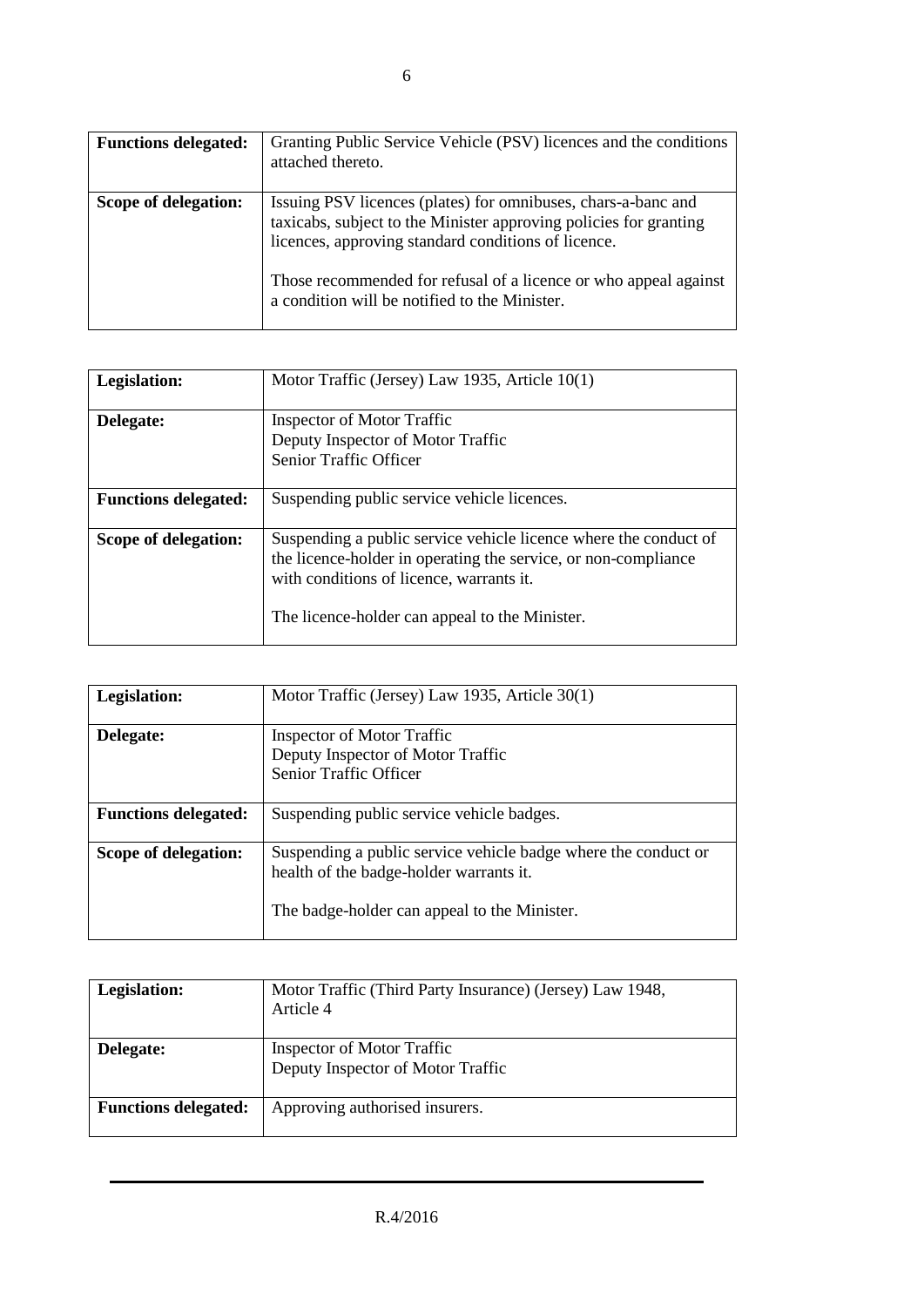| Scope of delegation: | All providers of insurance in Jersey are licensed by the Jersey<br>Financial Services Commission (JFSC). However, providers of<br>motor insurance must be approved by the Minister.   |
|----------------------|---------------------------------------------------------------------------------------------------------------------------------------------------------------------------------------|
|                      | Subject to insurers meeting the criteria set out in Article $4(2)$ of<br>the Law, and the application from the insurer being supported by<br>the JFSC, approving authorized insurers. |
|                      | Where the application does not comply fully with the criteria or<br>refusal to authorise is considered, the application will be presented<br>to the Minister for decision.            |

## **Finance**

| Legislation:                | Public Finances (Jersey) Law 2005                                                                                                                                                                              |
|-----------------------------|----------------------------------------------------------------------------------------------------------------------------------------------------------------------------------------------------------------|
| Delegate:                   | Chief Officer<br><b>Finance Director</b>                                                                                                                                                                       |
| <b>Functions delegated:</b> | Compliance of all Financial Directions issued under Article 34 of<br>the Public Finances (Jersey) Law 2005, where they relate to the<br>finances or operations of the Department.                              |
| Scope of delegation:        | To enable compliance with all Financial Directions, and to ensure<br>specific requirements contained within each of the Financial<br>Directions are delegated to the Chief Officer and or Finance<br>Director. |

| Legislation:                | Public Finances (Jersey) Law 2005                                                                                                                                                                                                              |
|-----------------------------|------------------------------------------------------------------------------------------------------------------------------------------------------------------------------------------------------------------------------------------------|
| Delegate:                   | <b>Chief Officer</b><br><b>Finance Director</b>                                                                                                                                                                                                |
|                             | Finance Officer                                                                                                                                                                                                                                |
| <b>Functions delegated:</b> | Write off bad debts $-$<br>• Chief Officer/Finance Director for an individual value of less<br>than $£25,000$ and a combined annual total of less than<br>£200,000.<br>Finance Officer for any individual value of less than £50.<br>$\bullet$ |
| Scope of delegation:        | Subject to them being reported to the Minister on a quarterly basis<br>with an explanatory report.                                                                                                                                             |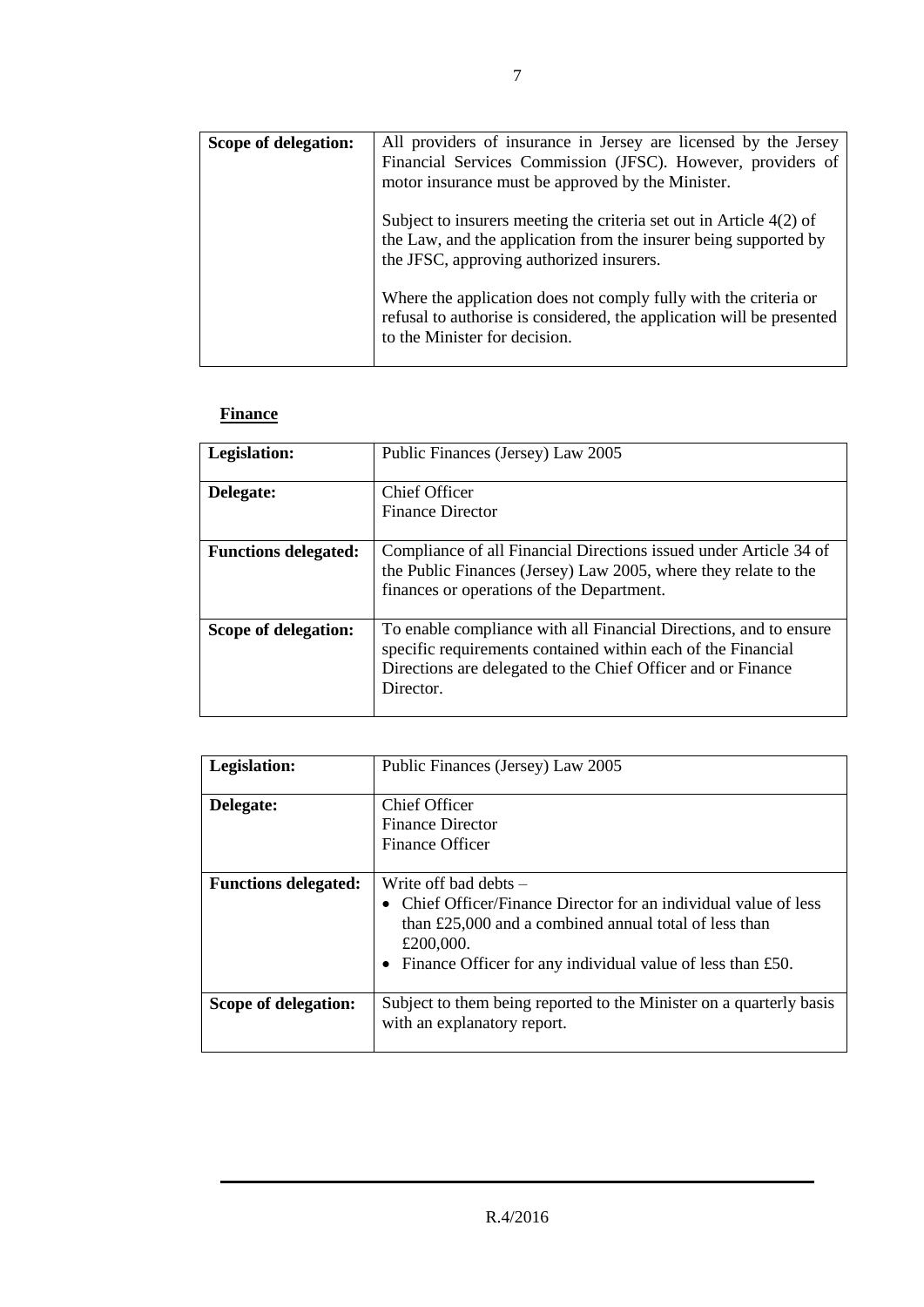| Legislation:                | Public Finances (Jersey) Law 2005                                                                                                                       |
|-----------------------------|---------------------------------------------------------------------------------------------------------------------------------------------------------|
| Delegate:                   | Chief Officer<br><b>Finance Director</b>                                                                                                                |
| <b>Functions delegated:</b> | Approve the Department's authorised signature schedule and<br>approved expenditure limits, conditional upon them being within<br>pre-authorised limits. |

| Legislation:                | Public Finances (Jersey) Law 2005                                                                                        |
|-----------------------------|--------------------------------------------------------------------------------------------------------------------------|
| Delegate:                   | Chief Officer<br>Director of Operational Services<br>Director of Engineering and Infrastructure<br>Director of Transport |
| <b>Functions delegated:</b> | Accept tenders not exceeding £200,000.                                                                                   |
| Scope of delegation:        | By formal contract documentation.                                                                                        |

| Legislation:                | Public Finances (Jersey) Law 2005                                                                                                                                                  |
|-----------------------------|------------------------------------------------------------------------------------------------------------------------------------------------------------------------------------|
| Delegate:                   | Chief Officer<br>Director of Operational Services<br>Director of Engineering and Infrastructure<br>Director of Transport<br><b>Finance Director</b><br>Director of Waste Strategy. |
| <b>Functions delegated:</b> | Responsibility for signing formal engineering contracts, forms of<br>engagement, and formal contract signing up to their allocated<br>financial authorisations.                    |
| Scope of delegation:        | As part of the Departmental quarterly reporting mechanism, the<br>Minister will receive a report showing the number of contracts,<br>their form and contract value.                |

| Legislation:                | Public Finances (Jersey) Law 2005                                                                                        |
|-----------------------------|--------------------------------------------------------------------------------------------------------------------------|
| Delegate:                   | Chief Officer<br>Director of Operational Services<br>Director of Engineering and Infrastructure<br>Director of Transport |
| <b>Functions delegated:</b> | Appoint consultants for construction and engineering works.                                                              |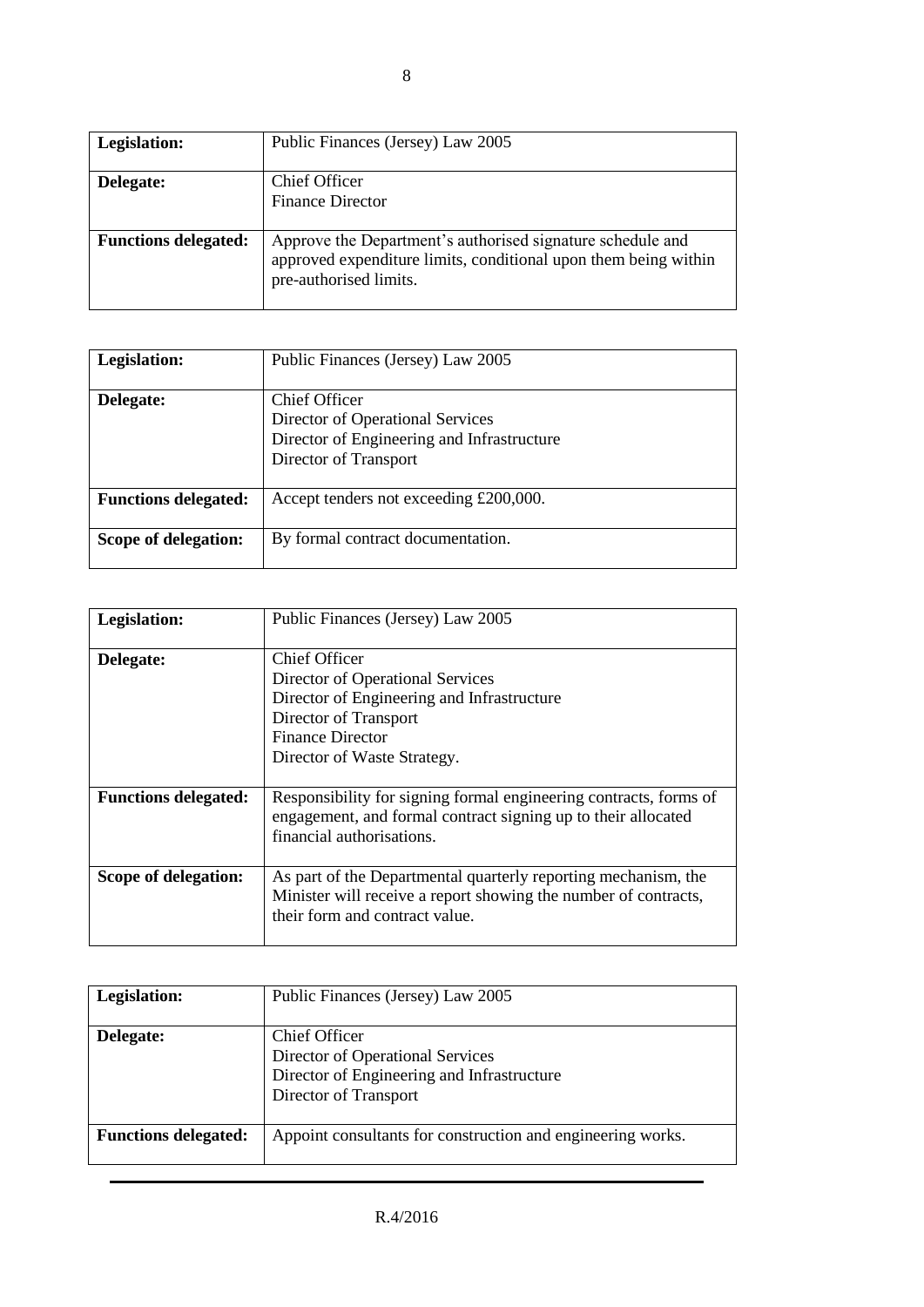| Scope of delegation: | Where the Department is Client. |
|----------------------|---------------------------------|
|                      |                                 |

| Legislation:                | Public Finances (Jersey) Law 2005                                                                                                                                                                         |
|-----------------------------|-----------------------------------------------------------------------------------------------------------------------------------------------------------------------------------------------------------|
|                             |                                                                                                                                                                                                           |
| Delegate:                   | Chief Officer                                                                                                                                                                                             |
|                             |                                                                                                                                                                                                           |
| <b>Functions delegated:</b> | Delegation of the authorisation of non-contentious budget<br>transfers to the Chief Officer up to the value of $£200,000$ , in<br>accordance with Article 28 of the Public Finances (Jersey) Law<br>2005. |
| Scope of delegation:        | This allows the approval of non-contentious budget transfers up to<br>a specific value, avoiding an undue administrative burden on the<br>Minister.                                                       |

# **Transport and Highways**

| Legislation:                | Highways (Jersey) Law 1956                                                                                                                                                                                    |
|-----------------------------|---------------------------------------------------------------------------------------------------------------------------------------------------------------------------------------------------------------|
| Delegate:                   | Chief Officer<br>Director of Engineering and Infrastructure<br>Manager – Highways and Infrastructure Maintenance<br>Manager - Traffic and Street-works<br>Director of Transport<br>Manager – Transport Policy |
| <b>Functions delegated:</b> | Issuing licences under the Highways Law.                                                                                                                                                                      |
| Scope of delegation:        | The Department has powers to issue licences for things to be.<br>placed over, on or below main roads.                                                                                                         |

| Legislation:                | Road Traffic (Jersey) Law 1956                                                                                                                                                                                |
|-----------------------------|---------------------------------------------------------------------------------------------------------------------------------------------------------------------------------------------------------------|
| Delegate:                   | Chief Officer<br>Director of Engineering and Infrastructure<br>Manager – Highways and Infrastructure Maintenance<br>Manager – Traffic and Street-works<br>Director of Transport<br>Manager – Transport Policy |
| <b>Functions delegated:</b> | Traffic Signs.                                                                                                                                                                                                |
| Scope of delegation:        | The erection of traffic signs, including regulatory signs.                                                                                                                                                    |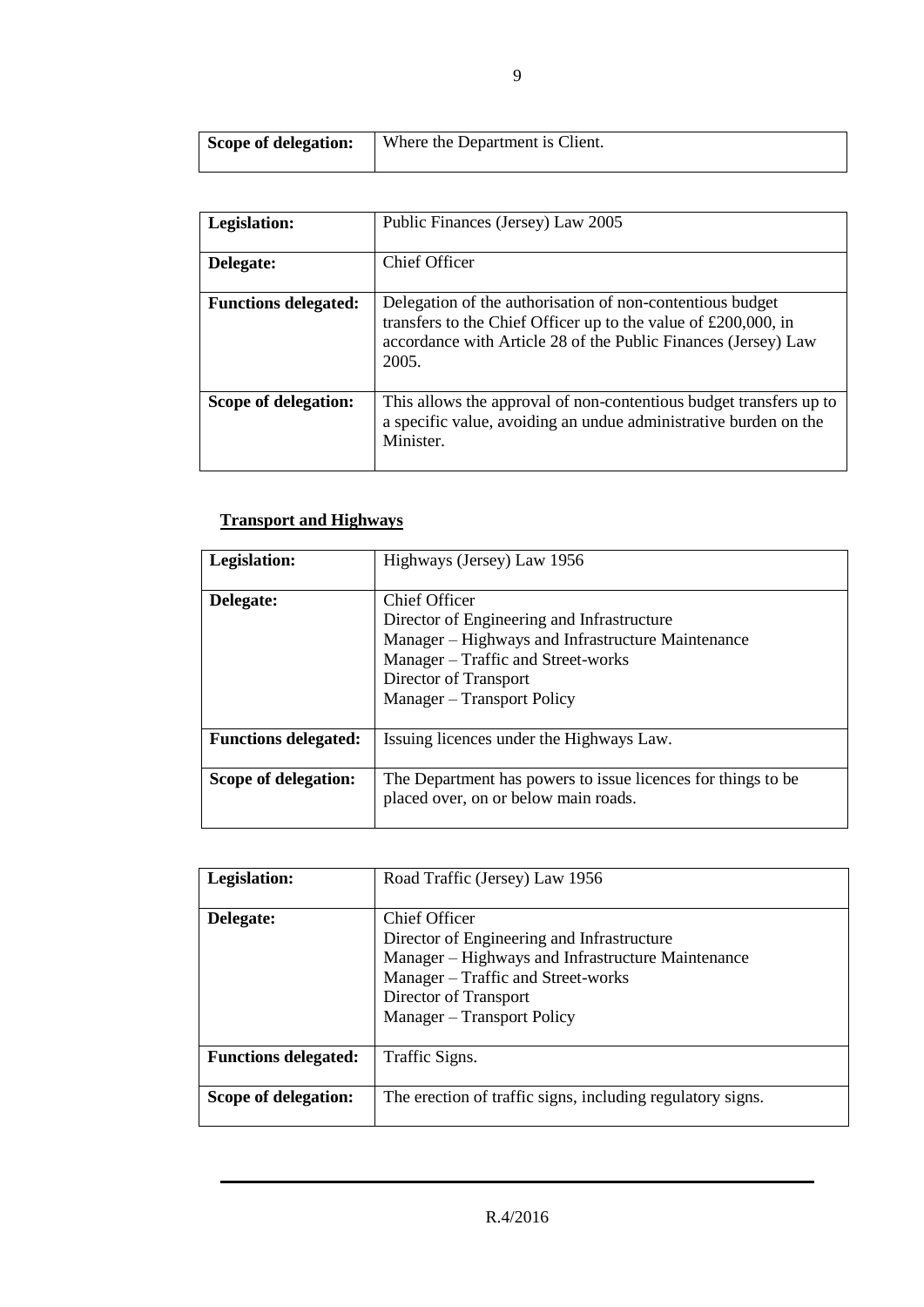| Legislation:                | Road Traffic (Jersey) Law 1956                                                                                                                                             |
|-----------------------------|----------------------------------------------------------------------------------------------------------------------------------------------------------------------------|
| Delegate:                   | Chief Officer<br>Director of Engineering and Infrastructure<br>Manager – Traffic and Street-works<br>Director of Transport<br>Manager - Transport Policy                   |
| <b>Functions delegated:</b> | Temporary changes to Traffic Orders.                                                                                                                                       |
| Scope of delegation:        | Temporary changes can be made to Parish Orders for a period of<br>up to 12 months, if they are approved by the Connétable and<br>Roads Committee, and are not contentious. |

| Legislation:                | Road Traffic (Jersey) Law 1956                                                                                     |
|-----------------------------|--------------------------------------------------------------------------------------------------------------------|
| Delegate:                   | Chief Officer<br>Director of Engineering and Infrastructure<br>Director of Transport<br>Manager - Transport Policy |
| <b>Functions delegated:</b> | Speed limits – applications from all quarters, including Parishes<br>and States members, as well as public.        |
| Scope of delegation:        | The application of States' approved policy and notified to Minister<br>for approval on a quarterly basis.          |

| Legislation:                | Road Traffic (Speed Limits) (Jersey) Order 2003                                                                                                                                                                                                          |
|-----------------------------|----------------------------------------------------------------------------------------------------------------------------------------------------------------------------------------------------------------------------------------------------------|
| Delegate:                   | <b>Chief Officer</b><br>Director of Engineering and Infrastructure<br>Manager – Highways and Infrastructure Maintenance<br>Manager – Traffic and Street-works<br>Director of Transport<br>Manager – Transport Policy                                     |
| <b>Functions delegated:</b> | Approval of temporary speed limits at road-works.                                                                                                                                                                                                        |
| Scope of delegation:        | The Minister for Infrastructure has powers to introduce mandatory<br>temporary speed limits at road-works. Officers may approve<br>requests from road-works operators for temporary speed limits<br>following consultation with the relevant Connétable. |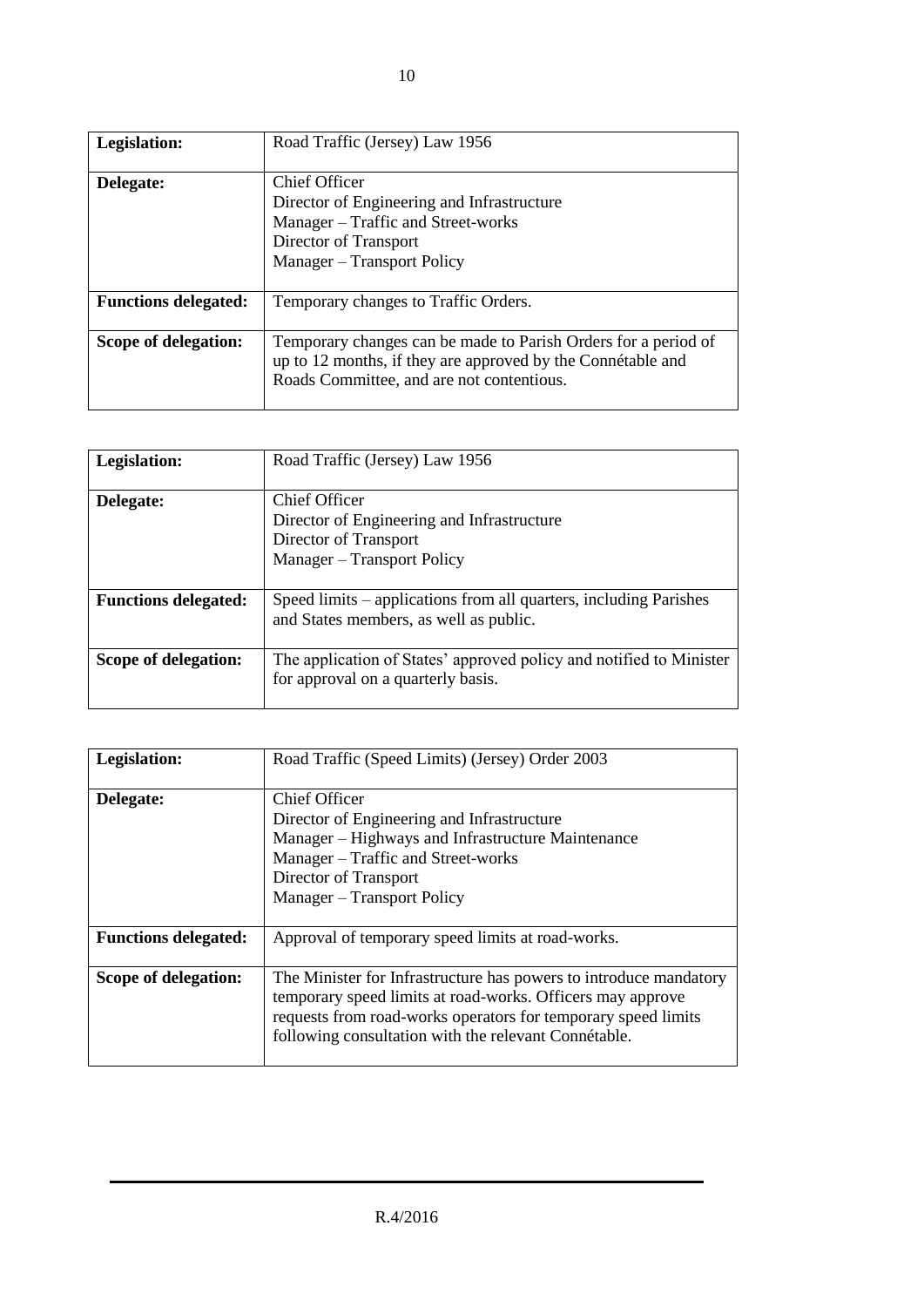| Legislation:                | Highways Road Humps (Jersey) Regulations 2002                                                                                                                                                                                        |
|-----------------------------|--------------------------------------------------------------------------------------------------------------------------------------------------------------------------------------------------------------------------------------|
| Delegate:                   | Chief Officer<br>Director of Transport<br>Manager – Transport Policy                                                                                                                                                                 |
| <b>Functions delegated:</b> | Responding to requests for road-humps on Parish by-roads made<br>by respective Parishes.                                                                                                                                             |
| Scope of delegation:        | The Connétable of a Parish is required to consult the Minister<br>before installing road-humps on a by-road. Officers will advise<br>the Connétable on good practice, legal requirements and<br>consultation with emergency services |

| Legislation:                | Motor Traffic (Jersey) Law 1935                                                                                                                          |
|-----------------------------|----------------------------------------------------------------------------------------------------------------------------------------------------------|
| Delegate:                   | Chief Officer<br>Director of Engineering and Infrastructure<br>Manager – Traffic and Street-works<br>Director of Transport<br>Manager – Transport Policy |
| <b>Functions delegated:</b> | Install, remove or move bus-stops.                                                                                                                       |
| Scope of delegation:        | Bus-stops also require approval of the Connétable of the relevant<br>Parish if on a by-road. Non-contentious measures only.                              |

| Legislation:                | Customary Law (Choses Publiques) (Jersey) Law 1993                                                                          |
|-----------------------------|-----------------------------------------------------------------------------------------------------------------------------|
| Delegate:                   | <b>Chief Officer</b><br>Director of Engineering and Infrastructure<br>Director of Transport<br>Manager - Transport Policy   |
| <b>Functions delegated:</b> | Approve applications for "al fresco" areas.                                                                                 |
| Scope of delegation:        | Approve non-contentious requests and inform the Connectable of<br>the Parish who issues a permit if approved by the Parish. |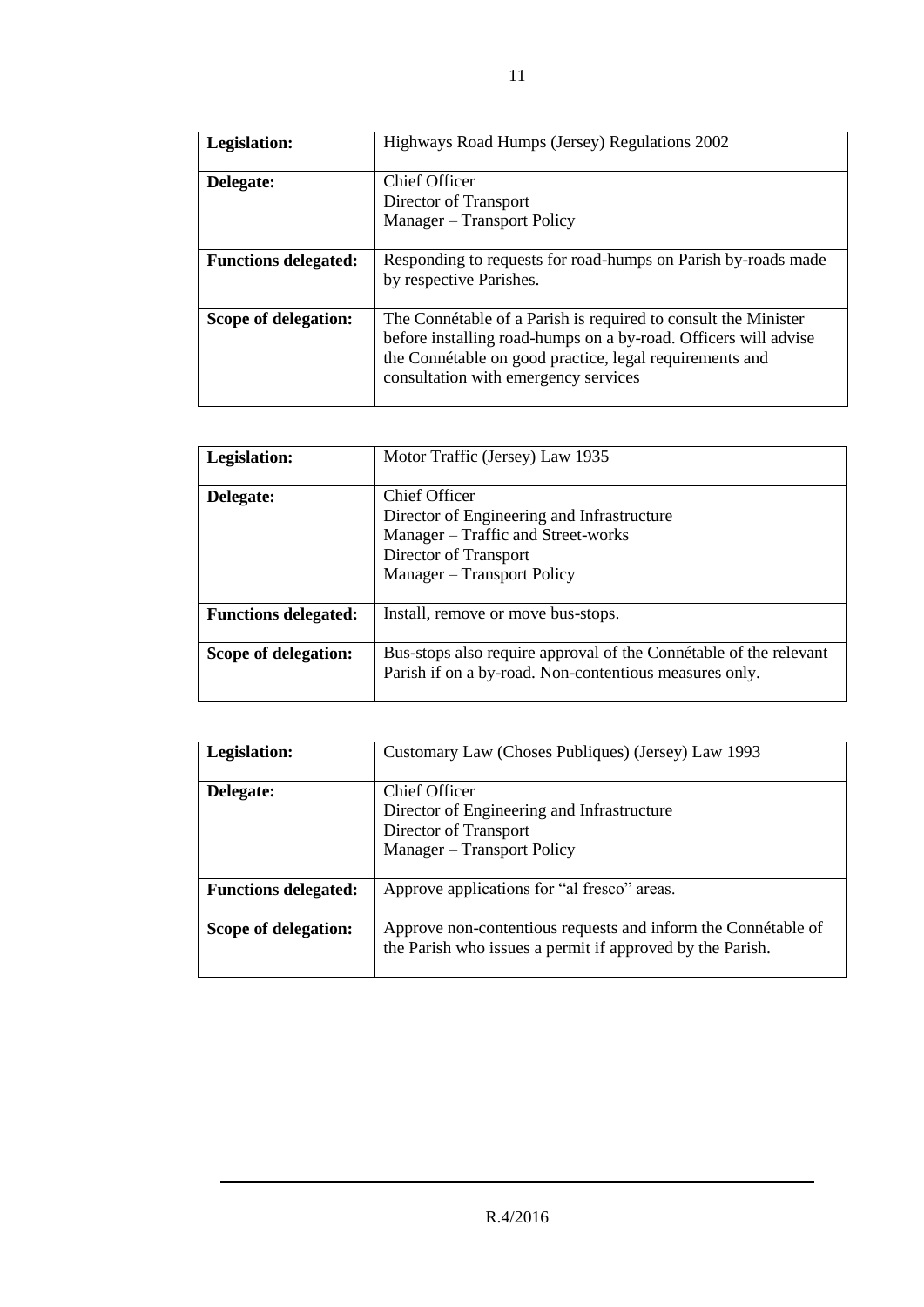| <b>Legislation:</b>         | Planning and Building (Jersey) Law 2002                                                                                                                                                                                                                                                                                                                                                                                                                                                                                                                                                                                                                                                                                                                                                                                                                                                                                                                                                                                                                                                                                                                                                                                                                                                                                                                                                                                                                                                                                                                                                                                                                                                               |
|-----------------------------|-------------------------------------------------------------------------------------------------------------------------------------------------------------------------------------------------------------------------------------------------------------------------------------------------------------------------------------------------------------------------------------------------------------------------------------------------------------------------------------------------------------------------------------------------------------------------------------------------------------------------------------------------------------------------------------------------------------------------------------------------------------------------------------------------------------------------------------------------------------------------------------------------------------------------------------------------------------------------------------------------------------------------------------------------------------------------------------------------------------------------------------------------------------------------------------------------------------------------------------------------------------------------------------------------------------------------------------------------------------------------------------------------------------------------------------------------------------------------------------------------------------------------------------------------------------------------------------------------------------------------------------------------------------------------------------------------------|
| Delegate:                   | <b>Chief Officer</b><br>Director – Engineering and Infrastructure<br>Manager - Traffic and Street-works<br>Director - Transport<br>Manager - Transport Policy                                                                                                                                                                                                                                                                                                                                                                                                                                                                                                                                                                                                                                                                                                                                                                                                                                                                                                                                                                                                                                                                                                                                                                                                                                                                                                                                                                                                                                                                                                                                         |
| <b>Functions delegated:</b> | Applications for planning permission of concern to a highway<br>authority.                                                                                                                                                                                                                                                                                                                                                                                                                                                                                                                                                                                                                                                                                                                                                                                                                                                                                                                                                                                                                                                                                                                                                                                                                                                                                                                                                                                                                                                                                                                                                                                                                            |
|                             | To make comments on applications for planning permission<br>which have been referred to the Minister in connection with –<br>a development involving the creation of a new means of<br>(a)<br>access or the enlargement of an existing means of access to<br>a road;<br>(b)<br>a situation where the development of land may lead to<br>problems associated with people using or entering a road<br>bordering the land;<br>a significant effect on the volume or type of traffic using<br>(c)<br>roads leading to or from or in the vicinity of a development;<br>increasing the cost of undertaking any improvement of a<br>(d)<br>road bordering the land;<br>hindering the improvement of a road bordering the land<br>(e)<br>which the highway authority intends to improve.<br>In accordance with Article 14 of the Planning and Building<br>(Jersey) Law 2002.<br>The Manager of Traffic and Street-works inspects each planning<br>application and will visit each site.<br>The Manager of Traffic and Street-works will submit comments<br>on the application relating to the adequacy of visibility, access,<br>servicing and turning facilities. If the development site is subject<br>to any of the Department's widening lines or policies for<br>provision of footways, this will be highlighted and taken into<br>account when making comments.<br>The Manager of Transport Policy, or the Manager of Traffic and<br>Street-works, will approve the comments, amend the comments or<br>request further investigation.<br>The comments are forwarded to the Environment Department<br>normally within the requested timeframe.<br>The comments are submitted to the Minister for noting. |
| Scope of delegation:        | Provision of highway observations and the comments on Planning<br>Applications. These will be reported to the Minister for noting.                                                                                                                                                                                                                                                                                                                                                                                                                                                                                                                                                                                                                                                                                                                                                                                                                                                                                                                                                                                                                                                                                                                                                                                                                                                                                                                                                                                                                                                                                                                                                                    |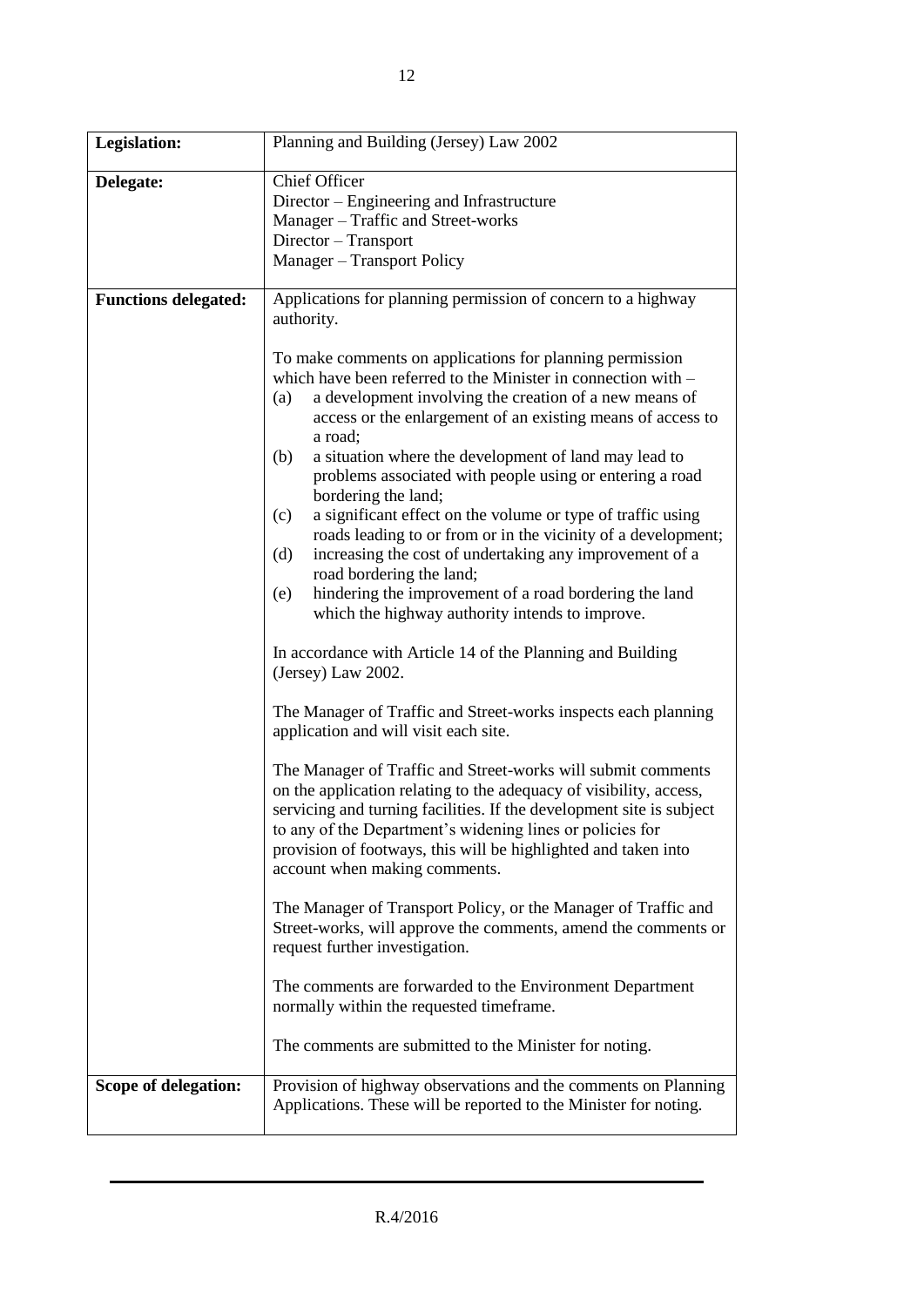# **Parking**

| Legislation:                | Road Traffic (Public Parking Places) (Jersey) Order 2006<br>Policing of Parks (Jersey) Regulations 2005 |
|-----------------------------|---------------------------------------------------------------------------------------------------------|
| Delegate:                   | Chief Officer<br>Director of Operational Services<br>Director of Transport<br>Manager – Parking Control |
| <b>Functions delegated:</b> | Carrying on a trade or business in a parking or public place.                                           |
| Scope of delegation:        | Where non-contentious, e.g. selling JEPs, ice-cream concessions,<br>etc.                                |

| Legislation:                | Road Traffic (Public Parking Places) (Jersey) Order 2006<br>Policing of Parks (Jersey) Regulations 2005 |
|-----------------------------|---------------------------------------------------------------------------------------------------------|
|                             |                                                                                                         |
| Delegate:                   | Chief Officer                                                                                           |
|                             | Director of Transport                                                                                   |
|                             | Manager – Parking Control                                                                               |
|                             | Director of Operational Services                                                                        |
|                             | Manager – Parks and Gardens                                                                             |
|                             |                                                                                                         |
| <b>Functions delegated:</b> | Charity collections in parking or public places.                                                        |
|                             |                                                                                                         |
| Scope of delegation:        | Where non-contentious, e.g. Poppy Appeal, etc.                                                          |
|                             |                                                                                                         |

| Legislation:                | Road Traffic (Public Parking Places) (Jersey) Order 2006<br>Policing of Parks (Jersey) Regulations 2005                                                                                                                                                                         |
|-----------------------------|---------------------------------------------------------------------------------------------------------------------------------------------------------------------------------------------------------------------------------------------------------------------------------|
| Delegate:                   | Chief Officer<br>Director of Engineering and Infrastructure<br>Manager – Highways and Infrastructure Maintenance<br>Manager – Traffic and Street-works<br>Director of Transport<br>Manager – Parking Control<br>Director of Operational Services<br>Manager – Parks and Gardens |
| <b>Functions delegated:</b> | Approval of requests for use of land administered by the<br>Department for events, e.g., Victoria Avenue car parks, other car<br>parks, etc.                                                                                                                                    |
| Scope of delegation:        | Where non-contentious and often annual; reported to the Minister<br>for noting on a quarterly basis.                                                                                                                                                                            |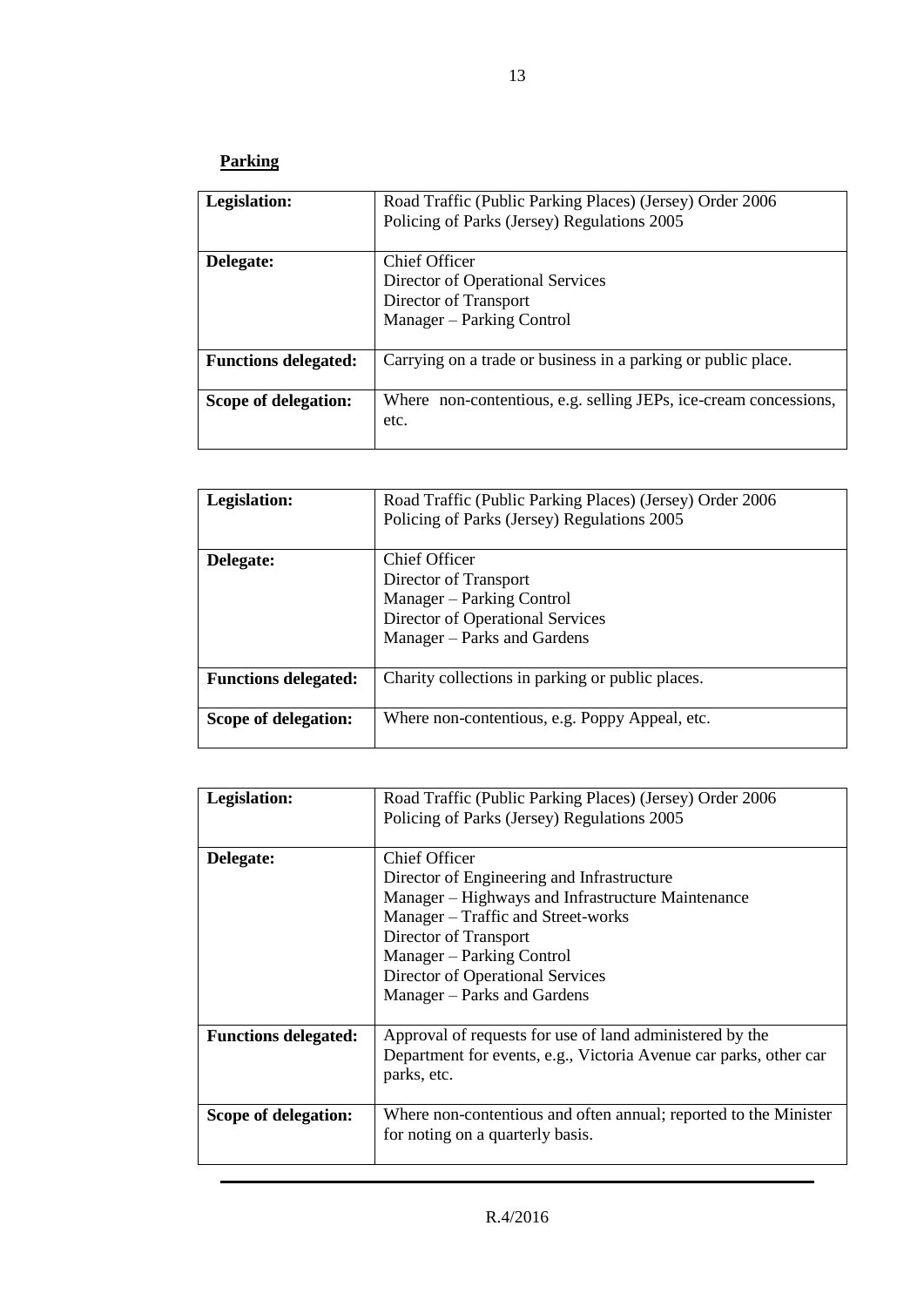| Legislation:                | Road Traffic (Public Parking Places) (Jersey) Order 2006                                                                                                 |
|-----------------------------|----------------------------------------------------------------------------------------------------------------------------------------------------------|
| Delegate:                   | Chief Officer<br>Director of Transport<br>Manager – Parking Control                                                                                      |
| <b>Functions delegated:</b> | Indicate the speed and route to be taken and other restrictions to<br>be observed by a person driving a vehicle in a parking place or by<br>pedestrians. |
| Scope of delegation:        | Directional signs within car parks.                                                                                                                      |

| Legislation:                | Road Traffic (Public Parking Places) (Jersey) Order 2006                                          |
|-----------------------------|---------------------------------------------------------------------------------------------------|
| Delegate:                   | Chief Officer<br>Director of Transport<br>Manager – Parking Control                               |
| <b>Functions delegated:</b> | Restrict the size or mass of vehicles that may use the whole or any<br>part of the parking place. |
| Scope of delegation:        | Restriction on commercial and/or agricultural vehicles in certain<br>parking places.              |

| Legislation:                | Road Traffic (Public Parking Places) (Jersey) Order 2006                                                                                                       |
|-----------------------------|----------------------------------------------------------------------------------------------------------------------------------------------------------------|
| Delegate:                   | <b>Chief Officer</b><br>Director of Transport<br>Manager – Parking Control                                                                                     |
| <b>Functions delegated:</b> | Close for any period and for any purpose the whole or any part of<br>the parking place.                                                                        |
| Scope of delegation:        | For events, maintenance works, setting aside an area for utility<br>companies to lease as compounds whilst working in the area, etc.,<br>when non-contentious. |

| <b>Legislation:</b> | Road Traffic (Public Parking Places) (Jersey) Order 2006            |
|---------------------|---------------------------------------------------------------------|
| Delegate:           | Chief Officer<br>Director of Transport<br>Manager – Parking Control |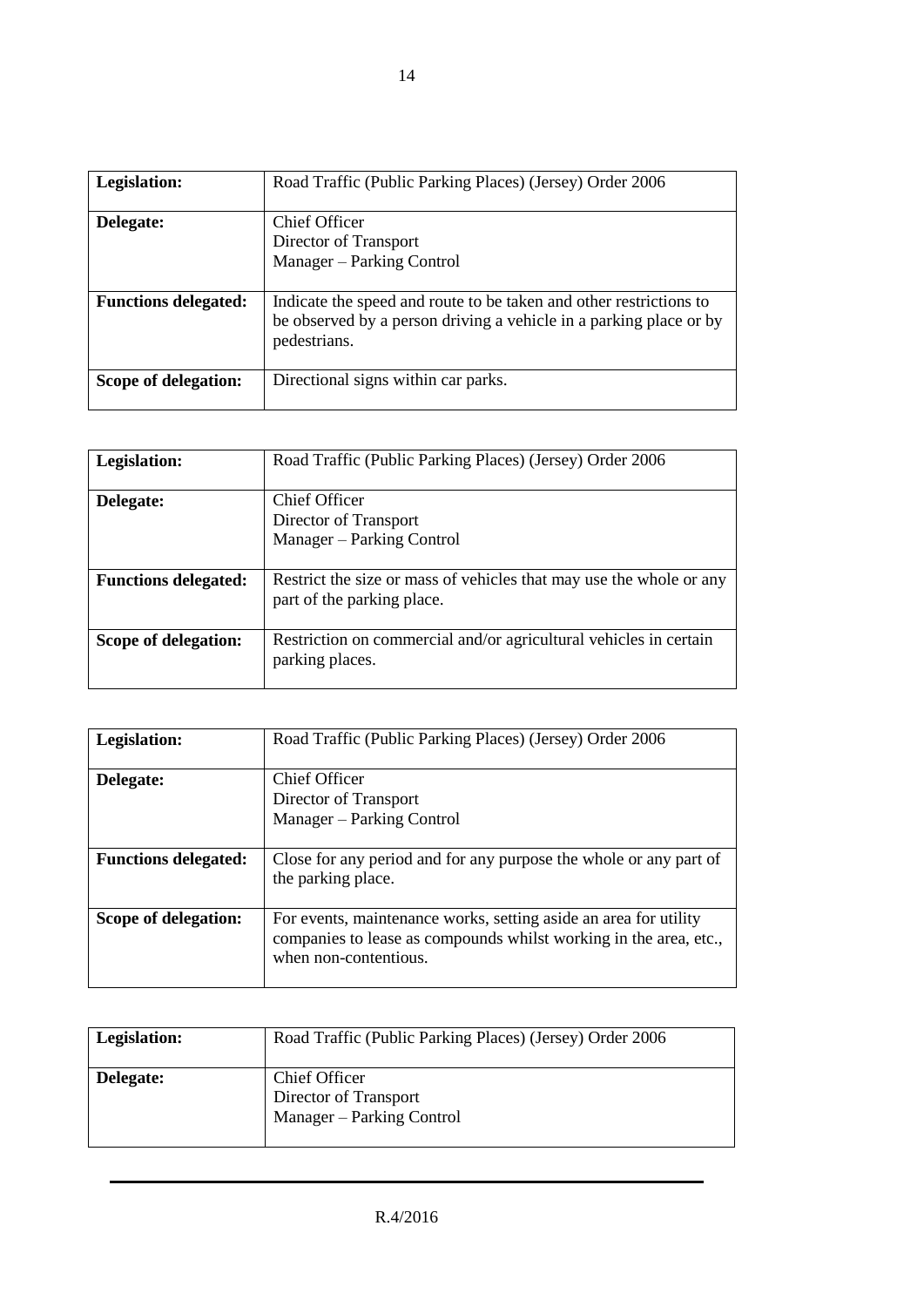| <b>Functions delegated:</b> | Set aside permanently or for any period the whole or any part of<br>the parking place for parking vehicles of a type specified in the<br>notice. |
|-----------------------------|--------------------------------------------------------------------------------------------------------------------------------------------------|
| Scope of delegation:        | Changing of parking space layouts within car parks to move<br>commercial vehicle spaces, motorcycle parking, etc., when non-<br>contentious      |

| Legislation:                | Road Traffic (Public Parking Places) (Jersey) Order 2006                                                                                            |
|-----------------------------|-----------------------------------------------------------------------------------------------------------------------------------------------------|
| Delegate:                   | Chief Officer<br>Director of Transport<br>Manager – Parking Control                                                                                 |
| <b>Functions delegated:</b> | Set aside permanently or for any period the whole or any part of<br>the parking place for parking vehicles on which a valid permit is<br>displayed. |
| Scope of delegation:        | Moving of permit-holder areas within the parking area, such as<br>disabled bays, States Members' parking, etc., when non-<br>contentious.           |

| Legislation:                | Road Traffic (Public Parking Places) (Jersey) Order 2006                                 |
|-----------------------------|------------------------------------------------------------------------------------------|
| Delegate:                   | Chief Officer<br>Director of Transport<br>Manager – Parking Control                      |
| <b>Functions delegated:</b> | Give approval for a boat, trailer or thing to be parked or placed in<br>a parking place. |
| Scope of delegation:        | When non-contentious.                                                                    |

| Legislation:                | Road Traffic (Public Parking Places) (Jersey) Order 2006                     |
|-----------------------------|------------------------------------------------------------------------------|
| Delegate:                   | <b>Chief Officer</b><br>Director of Transport<br>Manager – Parking Control   |
| <b>Functions delegated:</b> | Give permission for advertising material to be placed in a parking<br>place. |
| Scope of delegation:        | When non-contentious.                                                        |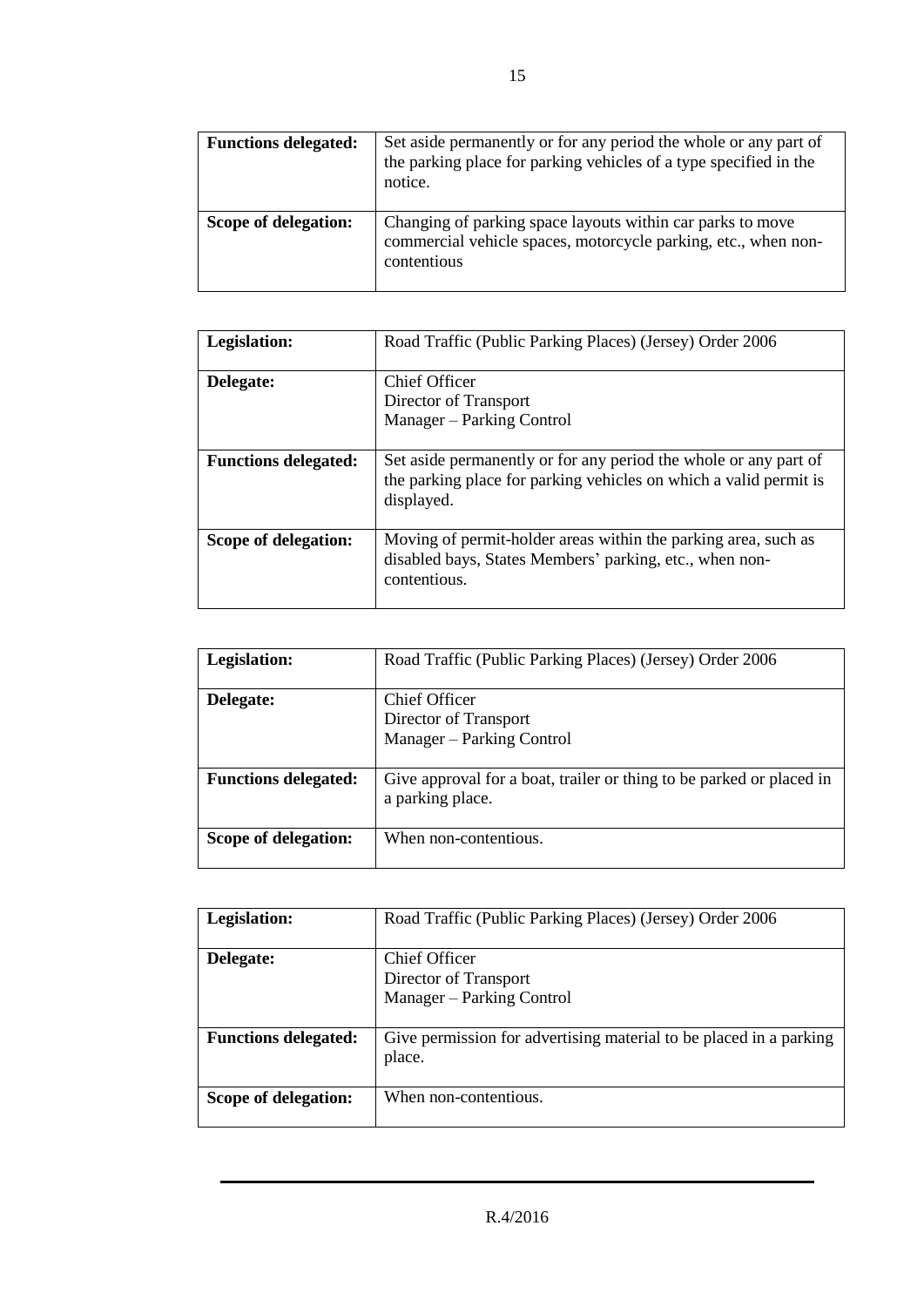| Legislation:                | Road Traffic (Public Parking Places) (Jersey) Order 2006                                       |
|-----------------------------|------------------------------------------------------------------------------------------------|
| Delegate:                   | Chief Officer<br>Director of Transport<br>Manager – Parking Control                            |
| <b>Functions delegated:</b> | Use a vehicle in connection with a trade or business while it is<br>parked in a parking space. |
| Scope of delegation:        | When non-contentious.                                                                          |

| Legislation:                | Road Traffic (Public Parking Places) (Jersey) Order 2006                                                                     |
|-----------------------------|------------------------------------------------------------------------------------------------------------------------------|
| Delegate:                   | Chief Officer<br>Director of Transport<br>Manager – Parking Control                                                          |
| <b>Functions delegated:</b> | Allow the consumption of alcohol in a parking place.                                                                         |
| Scope of delegation:        | Allow alcohol to be consumed in a public car park as part of an<br>event such as a Fête in a car park, when non-contentious. |

# **Drainage**

| Legislation:                | Drainage (Jersey) Law 2005 – Article 8                                                                                                                                                   |
|-----------------------------|------------------------------------------------------------------------------------------------------------------------------------------------------------------------------------------|
| Delegate:                   | Chief Officer<br>Director of Operational Services<br>Assistant Director, Liquid Waste<br><b>Network Operations Manager</b><br><b>Records Manager</b><br>Manager, Drainage Infrastructure |
| <b>Functions delegated:</b> | Sewers and drains to the sea.                                                                                                                                                            |
| Scope of delegation:        | Restricts discharge to sea shore without consent.                                                                                                                                        |

| Legislation: | Drainage (Jersey) Law 2005 – Article 12                                                                                                                                                         |
|--------------|-------------------------------------------------------------------------------------------------------------------------------------------------------------------------------------------------|
| Delegate:    | Chief Officer<br>Director of Operational Services<br><b>Assistant Director, Liquid Waste</b><br><b>Network Operations Manager</b><br><b>Records Manager</b><br>Manager, Drainage Infrastructure |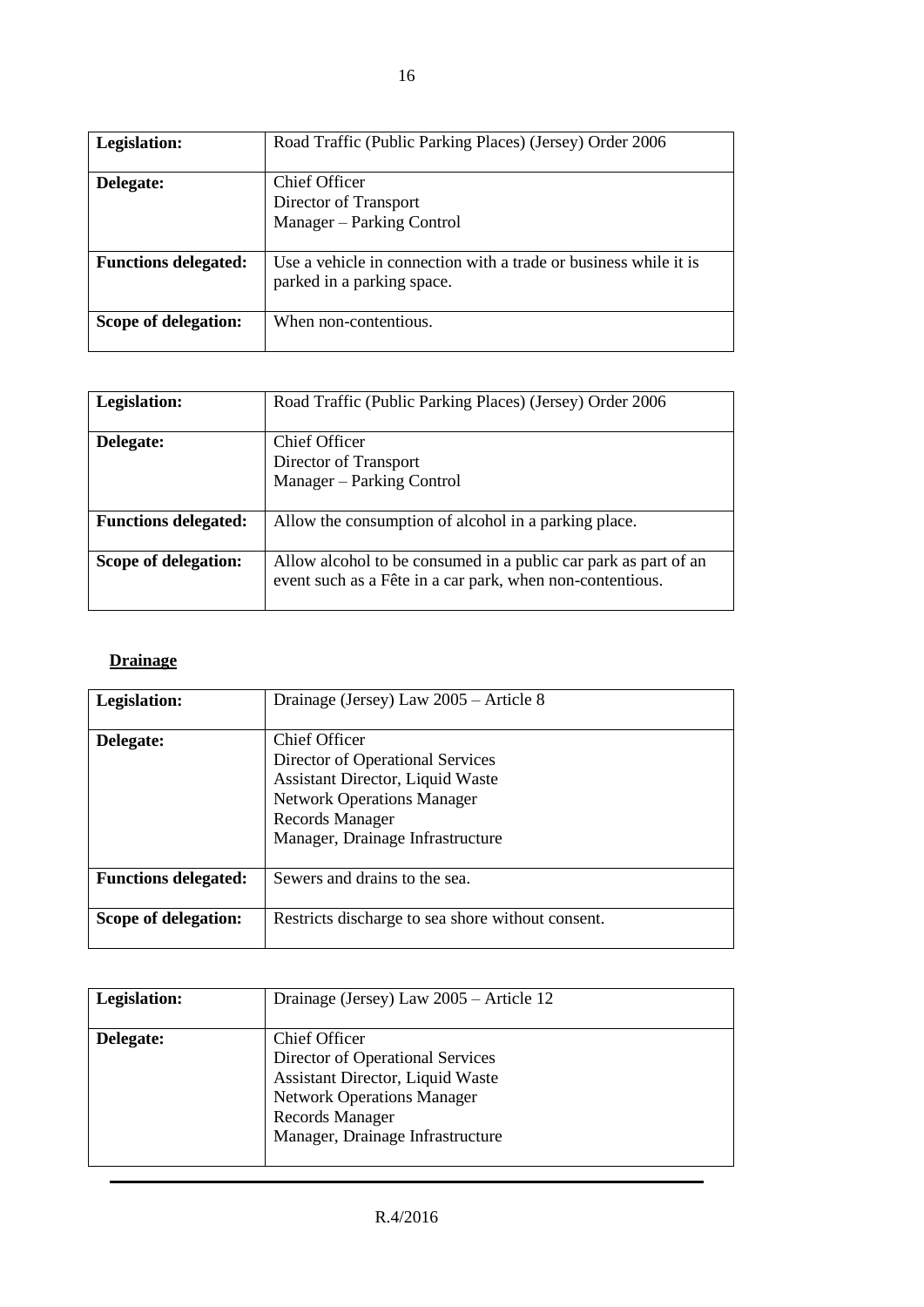| <b>Functions delegated:</b> | Adoption of other sewerage facilities.        |
|-----------------------------|-----------------------------------------------|
| Scope of delegation:        | Power to adopt sewerage facilities as public. |

| Legislation:                | Drainage (Jersey) Law 2005 – Article 13                                                                                                                                                  |
|-----------------------------|------------------------------------------------------------------------------------------------------------------------------------------------------------------------------------------|
| Delegate:                   | Chief Officer<br>Director of Operational Services<br>Assistant Director, Liquid Waste<br><b>Network Operations Manager</b><br><b>Records Manager</b><br>Manager, Drainage Infrastructure |
| <b>Functions delegated:</b> | Separation of foul and surface water sewers.                                                                                                                                             |
| Scope of delegation:        | Power to reserve sewer for foul or surface water only.                                                                                                                                   |

| Legislation:                | Drainage (Jersey) Law 2005 - Article 14                                                                                                                                                  |
|-----------------------------|------------------------------------------------------------------------------------------------------------------------------------------------------------------------------------------|
| Delegate:                   | Chief Officer<br>Director of Operational Services<br>Assistant Director, Liquid Waste<br><b>Network Operations Manager</b><br><b>Records Manager</b><br>Manager, Drainage Infrastructure |
| <b>Functions delegated:</b> | Obligation to connect to public sewer.                                                                                                                                                   |
| Scope of delegation:        | Power to require property-owner to connect to the sewer.                                                                                                                                 |

| Legislation: | Drainage (Jersey) Law 2005 – Article 15                                                                                                                                                                                                                                                                                                                                                                                                                                                           |
|--------------|---------------------------------------------------------------------------------------------------------------------------------------------------------------------------------------------------------------------------------------------------------------------------------------------------------------------------------------------------------------------------------------------------------------------------------------------------------------------------------------------------|
| Delegate:    | Chief Officer<br>Director of Operational Services<br><b>Assistant Director, Liquid Waste</b><br><b>Network Operations Manager</b><br><b>Records Manager</b><br>Senior Engineer - Contracts Management<br>Administrator, Operational Services<br>Manager Drainage Infrastructure<br>Manager Drainage Maintenance<br>Leading Charge-hand Drainage Investigations<br><b>Charge-hand Drainage Survey</b><br>Manager – Waste Compliance<br>Leading Technician CCTV<br><b>Technical Support Officer</b> |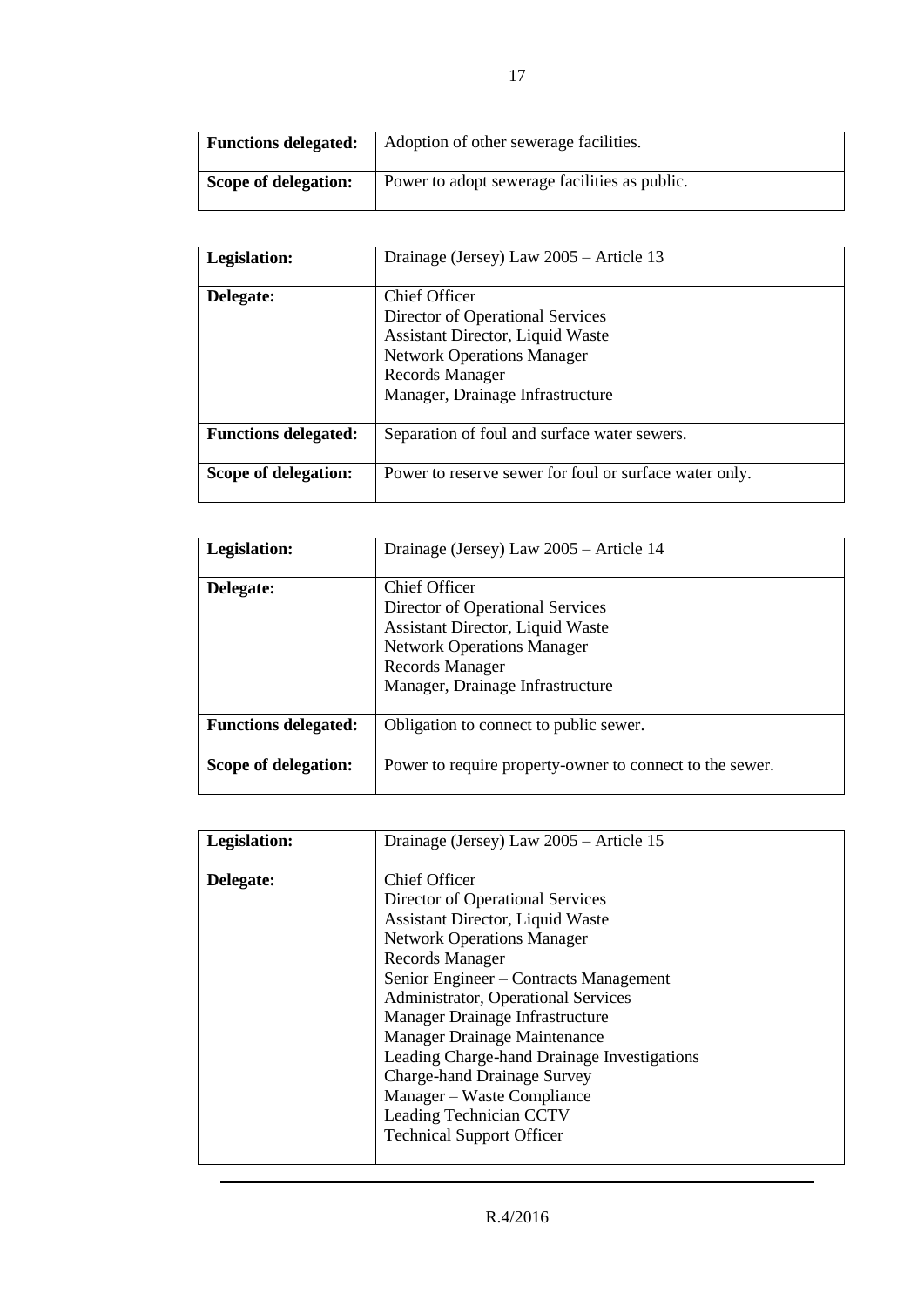| <b>Functions delegated:</b> | Repair of sewers and drains by owners.                                   |
|-----------------------------|--------------------------------------------------------------------------|
| Scope of delegation:        | Power to examine sewer or drain and require property-owner to<br>repair. |

| Legislation:                | Drainage (Jersey) Law 2005 – Article 16                                                                                                                                                                                                                                                                                                 |
|-----------------------------|-----------------------------------------------------------------------------------------------------------------------------------------------------------------------------------------------------------------------------------------------------------------------------------------------------------------------------------------|
| Delegate:                   | Chief Officer<br>Director of Operational Services<br>Assistant Director, Liquid Waste<br><b>Network Operations Manager</b><br><b>Records Manager</b><br>Senior Engineer - Contracts Management<br>Manager Drainage Infrastructure<br>Manager Drainage Maintenance<br>Manager – Waste Compliance<br>Administrator – Operational Services |
| <b>Functions delegated:</b> | Restricted discharges into sewers and drains.                                                                                                                                                                                                                                                                                           |
| Scope of delegation:        | Restricts surface water from being discharged to foul sewers<br>without consent.                                                                                                                                                                                                                                                        |

| Legislation:                | Drainage (Jersey) Law 2005 - Article 17                                                                                                                                                                                                   |
|-----------------------------|-------------------------------------------------------------------------------------------------------------------------------------------------------------------------------------------------------------------------------------------|
| Delegate:                   | Chief Officer<br>Director of Operational Services<br><b>Assistant Director, Liquid Waste</b><br><b>Network Operations Manager</b><br><b>Records Manager</b><br>Senior Engineer - Contracts Management<br>Manager, Drainage Infrastructure |
| <b>Functions delegated:</b> | Disturbance of public sewers.                                                                                                                                                                                                             |
| Scope of delegation:        | Restricts building close to sewer, or connecting to sewer, without<br>consent.                                                                                                                                                            |

| Legislation: | Drainage (Jersey) Law 2005 – Article 18                                                                                                                                                  |
|--------------|------------------------------------------------------------------------------------------------------------------------------------------------------------------------------------------|
| Delegate:    | Chief Officer<br>Director of Operational Services<br>Assistant Director, Liquid Waste<br><b>Network Operations Manager</b><br><b>Records Manager</b><br>Manager, Drainage Infrastructure |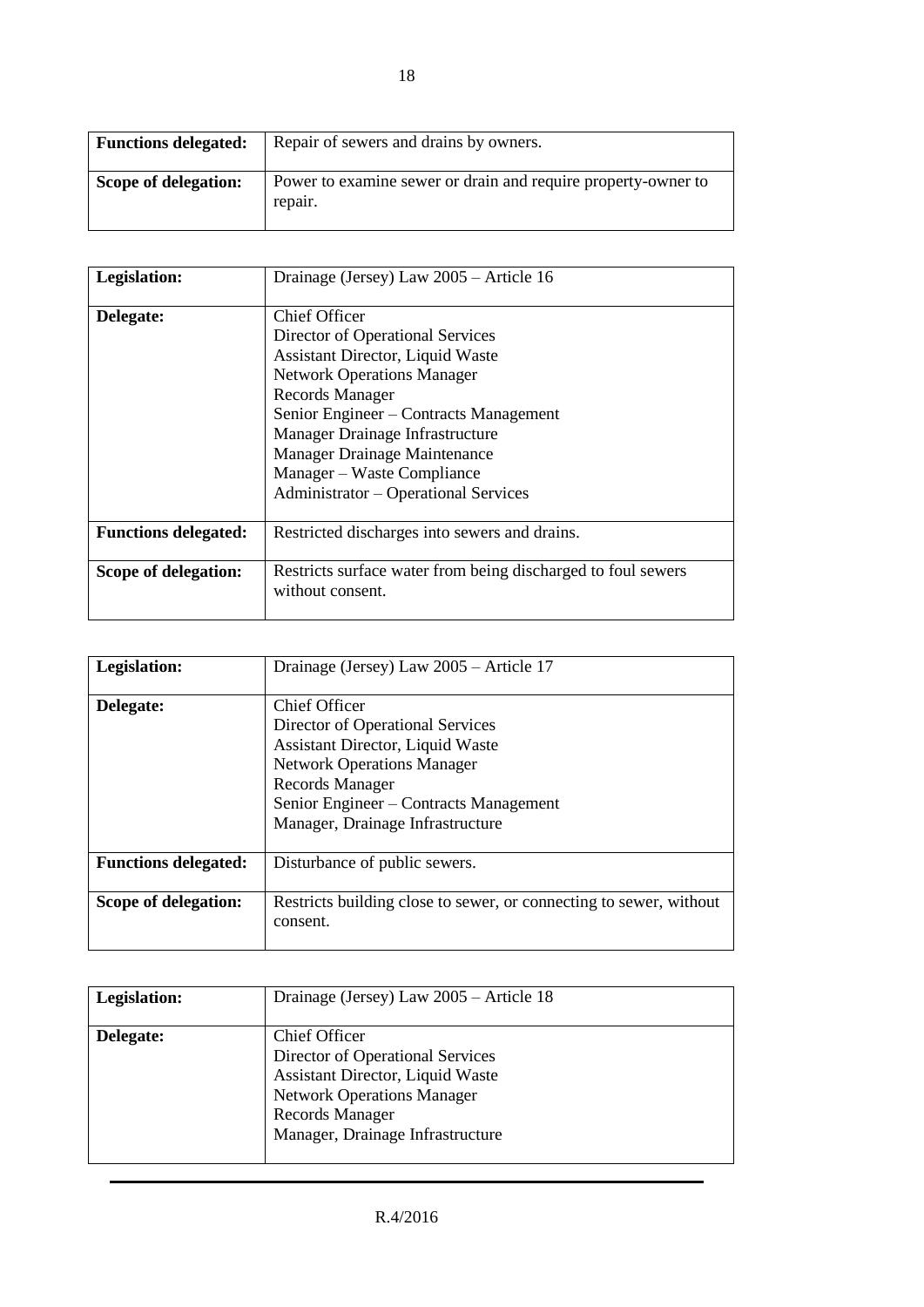| <b>Functions delegated:</b> | Septic tanks.                                                          |
|-----------------------------|------------------------------------------------------------------------|
| Scope of delegation:        | Restricts use of septic tanks where property is connected to<br>sewer. |

| Legislation:                | Drainage (Jersey) Law 2005 – Article 19               |
|-----------------------------|-------------------------------------------------------|
|                             |                                                       |
| Delegate:                   | Chief Officer                                         |
|                             | Director of Operational Services                      |
|                             | Assistant Director, Liquid Waste                      |
|                             | <b>Network Operations Manger</b>                      |
|                             | Records Manager                                       |
|                             | Manager, Drainage Infrastructure                      |
|                             |                                                       |
| <b>Functions delegated:</b> | Abandonment of public sewerage facilities.            |
| Scope of delegation:        | Power to discontinue or prohibit use of public sewer. |
|                             |                                                       |

| Legislation:                | Drainage (Jersey) Law 2005 – Article 22                                                                                                                                                                                                    |
|-----------------------------|--------------------------------------------------------------------------------------------------------------------------------------------------------------------------------------------------------------------------------------------|
| Delegate:                   | <b>Chief Officer</b><br>Director of Operational Services<br>Assistant Director, Liquid Waste<br><b>Network Operations Manager</b><br>Manager – Liquid Waste Treatment<br>Manager – Waste Compliance<br>Administrator, Operational Services |
| <b>Functions delegated:</b> | Trade effluent discharge consents.                                                                                                                                                                                                         |
| Scope of delegation:        | Power to issue discharge consents.                                                                                                                                                                                                         |

| Legislation: | Drainage (Jersey) Law 2005 - Article 23 |
|--------------|-----------------------------------------|
|              |                                         |
| Delegate:    | <b>Chief Officer</b>                    |
|              | Director of Operational Services        |
|              | Assistant Director, Liquid Waste        |
|              | <b>Network Operations Manager</b>       |
|              | Records Manager                         |
|              | Manager – Liquid Waste Treatment        |
|              | Senior Engineer - Contracts Management  |
|              | Manager – Waste Compliance              |
|              | Administrator, Operational Services     |
|              | Manager, Drainage Infrastructure        |
|              |                                         |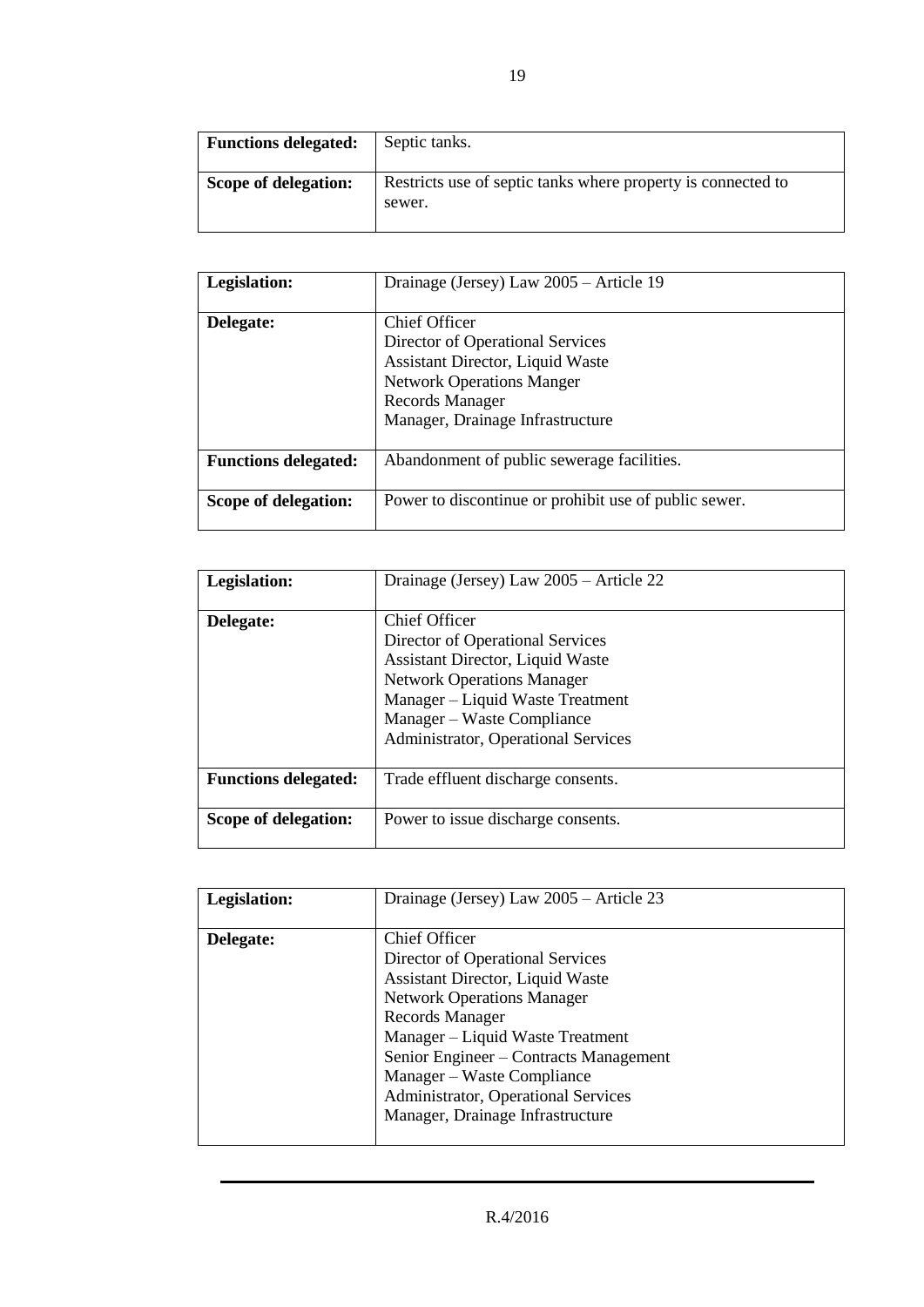| <b>Functions delegated:</b> | Production of plans and furnishing of information.        |
|-----------------------------|-----------------------------------------------------------|
| Scope of delegation:        | Requirement on owner to provide information on discharge. |

| Legislation:                | Drainage (Jersey) Law 2005 - Article 24                                                                                                                                                                                             |
|-----------------------------|-------------------------------------------------------------------------------------------------------------------------------------------------------------------------------------------------------------------------------------|
| Delegate:                   | Chief Officer<br>Director of Operational Services<br>Assistant Director, Liquid Waste<br><b>Network Operations Manager</b><br>Manager - Liquid Waste Treatment<br>Manager – Waste Compliance<br>Administrator, Operational Services |
| <b>Functions delegated:</b> | Variation, suspension and revocation.                                                                                                                                                                                               |
| Scope of delegation:        | Power to amend trade discharge consent.                                                                                                                                                                                             |

| Legislation:                | Drainage (Jersey) Law 2005 – Article 25                                                                                                                                                                                             |
|-----------------------------|-------------------------------------------------------------------------------------------------------------------------------------------------------------------------------------------------------------------------------------|
| Delegate:                   | Chief Officer<br>Director of Operational Services<br>Assistant Director, Liquid Waste<br><b>Network Operations Manager</b><br>Manager – Liquid Waste Treatment<br>Manager – Waste Compliance<br>Administrator, Operational Services |
| <b>Functions delegated:</b> | Transfers.                                                                                                                                                                                                                          |
| Scope of delegation:        | Power to transfer trade discharge consent to new holder.                                                                                                                                                                            |

| Legislation:                | Drainage (Jersey) Law 2005 - Article 26                                                                                                                                                                                                    |
|-----------------------------|--------------------------------------------------------------------------------------------------------------------------------------------------------------------------------------------------------------------------------------------|
| Delegate:                   | Chief Officer<br>Director of Operational Services<br><b>Assistant Director, Liquid Waste</b><br><b>Network Operations Manager</b><br>Manager – Liquid Waste Treatment<br>Manager - Waste Compliance<br>Administrator, Operational Services |
| <b>Functions delegated:</b> | Information about harmful effluent.                                                                                                                                                                                                        |
| Scope of delegation:        | Power to request information about the nature of trade discharge.                                                                                                                                                                          |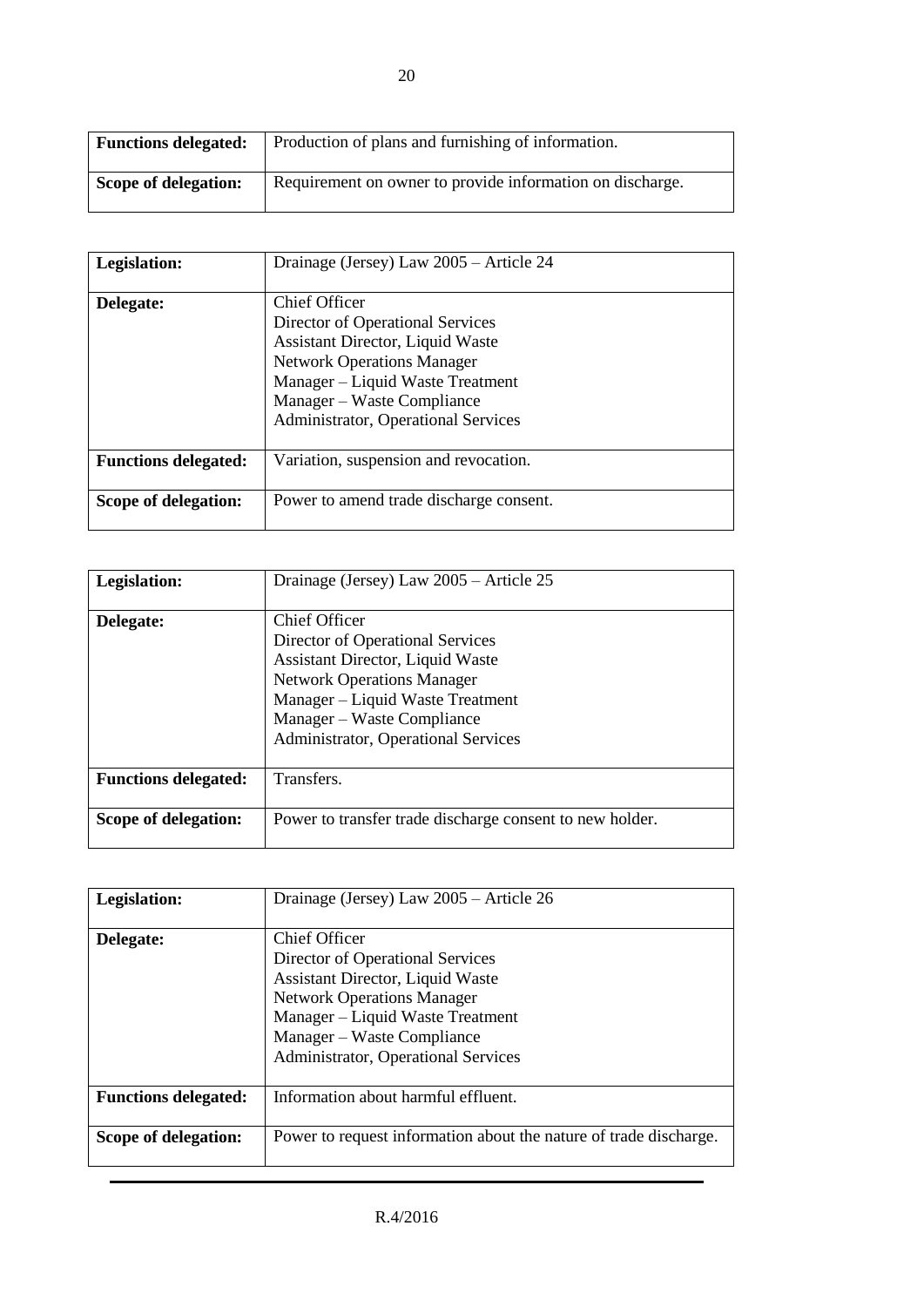| Legislation:                | Drainage (Jersey) Law 2005 – Article 27                                                                                                                                                                                                                                              |
|-----------------------------|--------------------------------------------------------------------------------------------------------------------------------------------------------------------------------------------------------------------------------------------------------------------------------------|
| Delegate:                   | Chief Officer<br>Director of Operational Services<br>Assistant Director, Liquid Waste<br><b>Network Operations Manager</b><br>Manager – Liquid Waste Treatment<br>Senior Engineer - Contracts Management<br>Manager – Waste Compliance<br><b>Administrator, Operational Services</b> |
| <b>Functions delegated:</b> | Control of harmful effluent.                                                                                                                                                                                                                                                         |
| Scope of delegation:        | Power to require person to dispose of harmful trade effluent.                                                                                                                                                                                                                        |

| Legislation:                | Drainage (Jersey) Law 2005 - Article 30                                                                                                                                                                                            |
|-----------------------------|------------------------------------------------------------------------------------------------------------------------------------------------------------------------------------------------------------------------------------|
| Delegate:                   | Chief Officer<br>Director of Operational Services<br>Assistant Director, Liquid Waste<br><b>Network Operations Manager</b><br><b>Records Manager</b><br>Senior Engineer - Contracts Management<br>Manager, Drainage Infrastructure |
| <b>Functions delegated:</b> | Alteration of designated flood defences.                                                                                                                                                                                           |
| Scope of delegation:        | Restricts alterations without consent.                                                                                                                                                                                             |

| Legislation:                | Drainage (Jersey) Law 2005 - Article 31                                                                                                                                                                                                                    |
|-----------------------------|------------------------------------------------------------------------------------------------------------------------------------------------------------------------------------------------------------------------------------------------------------|
| Delegate:                   | Chief Officer<br>Director of Operational Services<br>Assistant Director, Liquid Waste<br><b>Network Operations Manager</b><br>Records Manager<br>Senior Engineer – Contracts Management<br>Manager Drainage Infrastructure<br>Manager Drainage Maintenance |
| <b>Functions delegated:</b> | Repair of other flood defences.                                                                                                                                                                                                                            |
| Scope of delegation:        | Power to require work to be undertaken by owner on flood<br>defences.                                                                                                                                                                                      |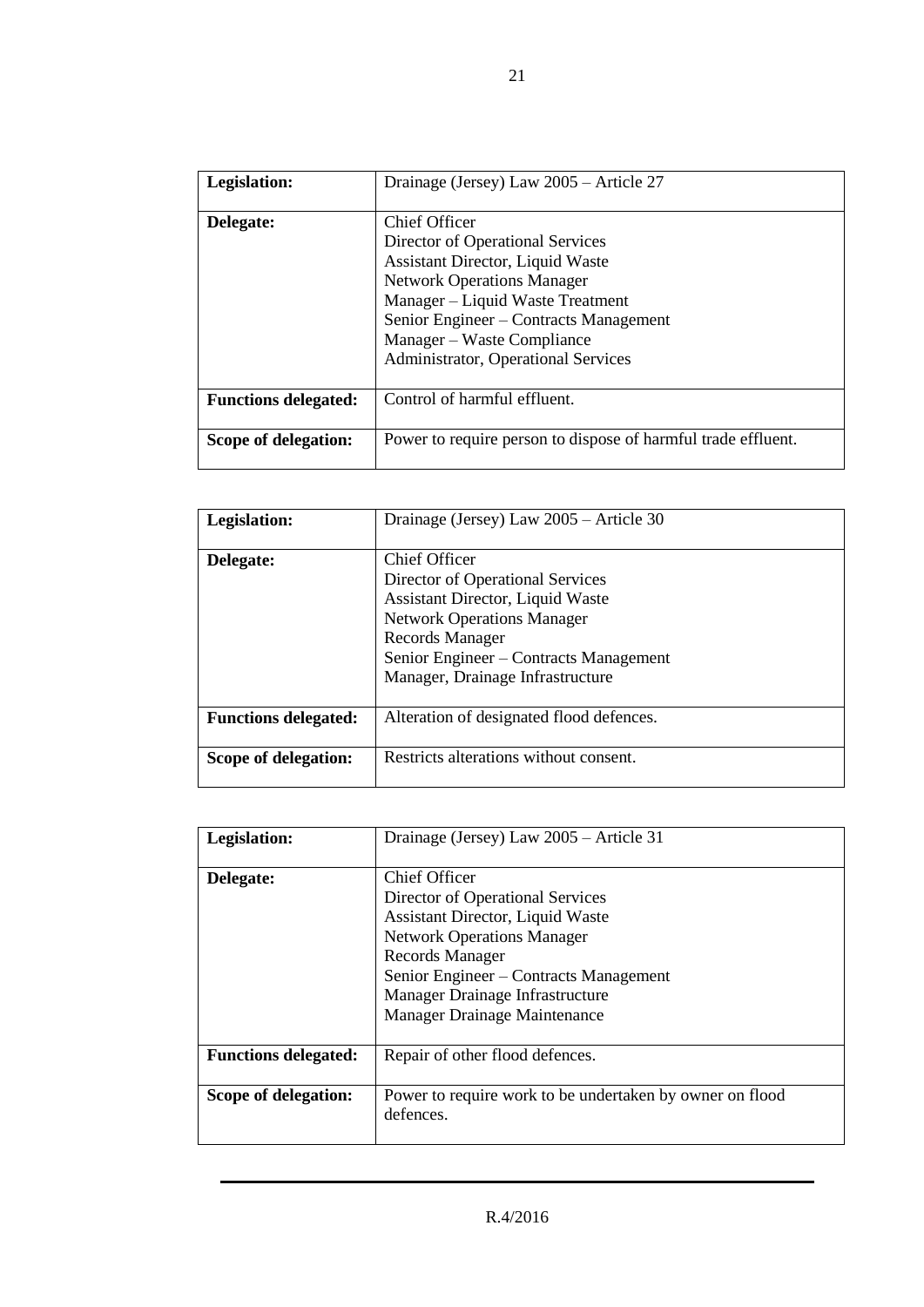| Legislation:                | Drainage (Jersey) Law 2005 - Article 34                                                                                                                                                                                                                                                                                                                                                                                                                                                                                              |
|-----------------------------|--------------------------------------------------------------------------------------------------------------------------------------------------------------------------------------------------------------------------------------------------------------------------------------------------------------------------------------------------------------------------------------------------------------------------------------------------------------------------------------------------------------------------------------|
| Delegate:                   | Chief Officer<br>Director of Operational Services<br><b>Assistant Director, Liquid Waste</b><br><b>Network Operations Manager</b><br><b>Records Manager</b><br>Manager - Liquid Waste Treatment<br>Senior Engineer – Contracts Management<br>Manager Drainage Infrastructure<br>Manager Drainage Maintenance<br>Leading Charge-hand Drainage Investigations<br><b>Charge-hand Drainage Survey</b><br>Leading Technician CCTV<br><b>Technical Support Officer</b><br>Senior Surveyor<br>Surveyor<br><b>Departmental Duty Officers</b> |
|                             | Manager - Waste Compliance<br>Administrator, Operational Services                                                                                                                                                                                                                                                                                                                                                                                                                                                                    |
| <b>Functions delegated:</b> | Exercise of ancillary powers.                                                                                                                                                                                                                                                                                                                                                                                                                                                                                                        |
| Scope of delegation:        | Powers of entry for inspection, survey purposes, etc.                                                                                                                                                                                                                                                                                                                                                                                                                                                                                |

| Legislation:                | Drainage (Jersey) Law 2005 – Article 35                                                                                                                                                                                                                                       |
|-----------------------------|-------------------------------------------------------------------------------------------------------------------------------------------------------------------------------------------------------------------------------------------------------------------------------|
| Delegate:                   | Chief Officer<br>Director of Operational Services<br><b>Assistant Director, Liquid Waste</b><br><b>Network Operations Manager</b><br><b>Records Manager</b><br>Manager – Liquid Waste Treatment<br>Senior Engineer - Contracts Management<br>Manager, Drainage Infrastructure |
| <b>Functions delegated:</b> | Remedial action by person causing damage.                                                                                                                                                                                                                                     |
| Scope of delegation:        | Power to require owner to correct damage.                                                                                                                                                                                                                                     |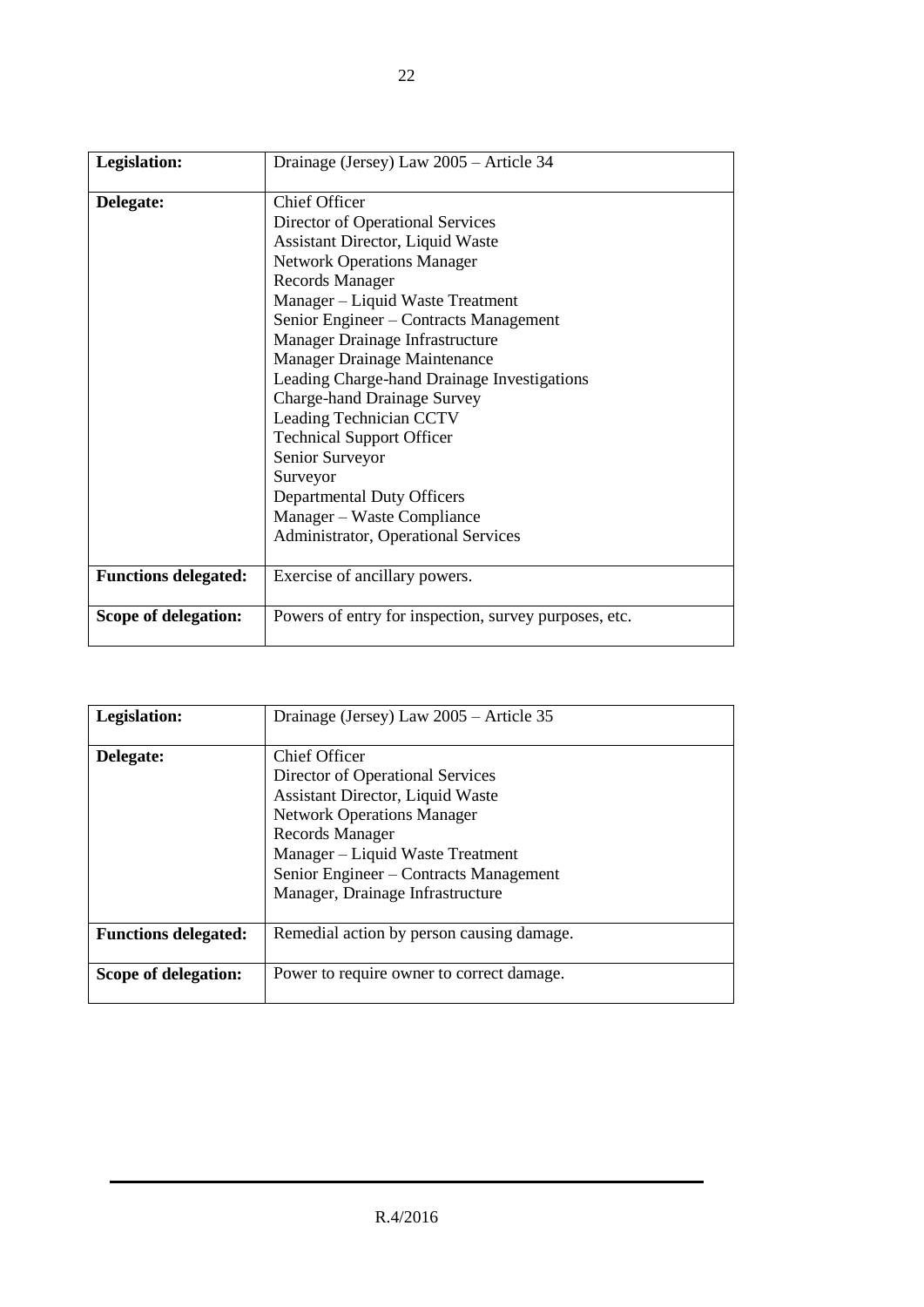| Legislation:                | Drainage (Jersey) Law 2005 - Article 37                                                                                                                                                                                                                                       |
|-----------------------------|-------------------------------------------------------------------------------------------------------------------------------------------------------------------------------------------------------------------------------------------------------------------------------|
| Delegate:                   | <b>Chief Officer</b><br>Director of Operational Services<br>Assistant Director, Liquid Waste<br><b>Network Operations Manager</b><br><b>Records Manager</b><br>Manager – Liquid Waste Treatment<br>Senior Engineer – Contracts Management<br>Manager, Drainage Infrastructure |
| <b>Functions delegated:</b> | Remedial action by Minister.                                                                                                                                                                                                                                                  |
| Scope of delegation:        | Power for Department to correct damage at owner's cost.                                                                                                                                                                                                                       |

| Legislation:                | Planning and Building (Jersey) Law 2002                                                                                                                                                                                                                                                                                                                                                                                                                                                                                                                                                                                                                                                                                                                                                                   |
|-----------------------------|-----------------------------------------------------------------------------------------------------------------------------------------------------------------------------------------------------------------------------------------------------------------------------------------------------------------------------------------------------------------------------------------------------------------------------------------------------------------------------------------------------------------------------------------------------------------------------------------------------------------------------------------------------------------------------------------------------------------------------------------------------------------------------------------------------------|
| Delegate:                   | <b>Chief Officer</b><br>Director - Waste Management<br>Principal Engineer - Drainage<br>Senior Engineer - Drainage<br><b>Records Manager</b>                                                                                                                                                                                                                                                                                                                                                                                                                                                                                                                                                                                                                                                              |
| <b>Functions delegated:</b> | To make comments on applications for planning permission which<br>have been referred to the Minister in connection with development<br>in relation to $-$<br>(a) the sufficiency of any sewerage or drainage system, flood<br>defence work or water course that may be affected by the<br>development, the prevention of damage to it, and any<br>hindrance to its repair or maintenance;<br>(b) the limitation of damage by surface water that could be caused<br>by the development;<br>(c) the effect of the development on water quality (including sea<br>water quality);<br>in accordance with Article 16 of the Planning and Building<br>(Jersey) Law 2002.<br>Provision of Drainage observations and the comments on Planning<br>Applications. These will be reported to the Minister for noting. |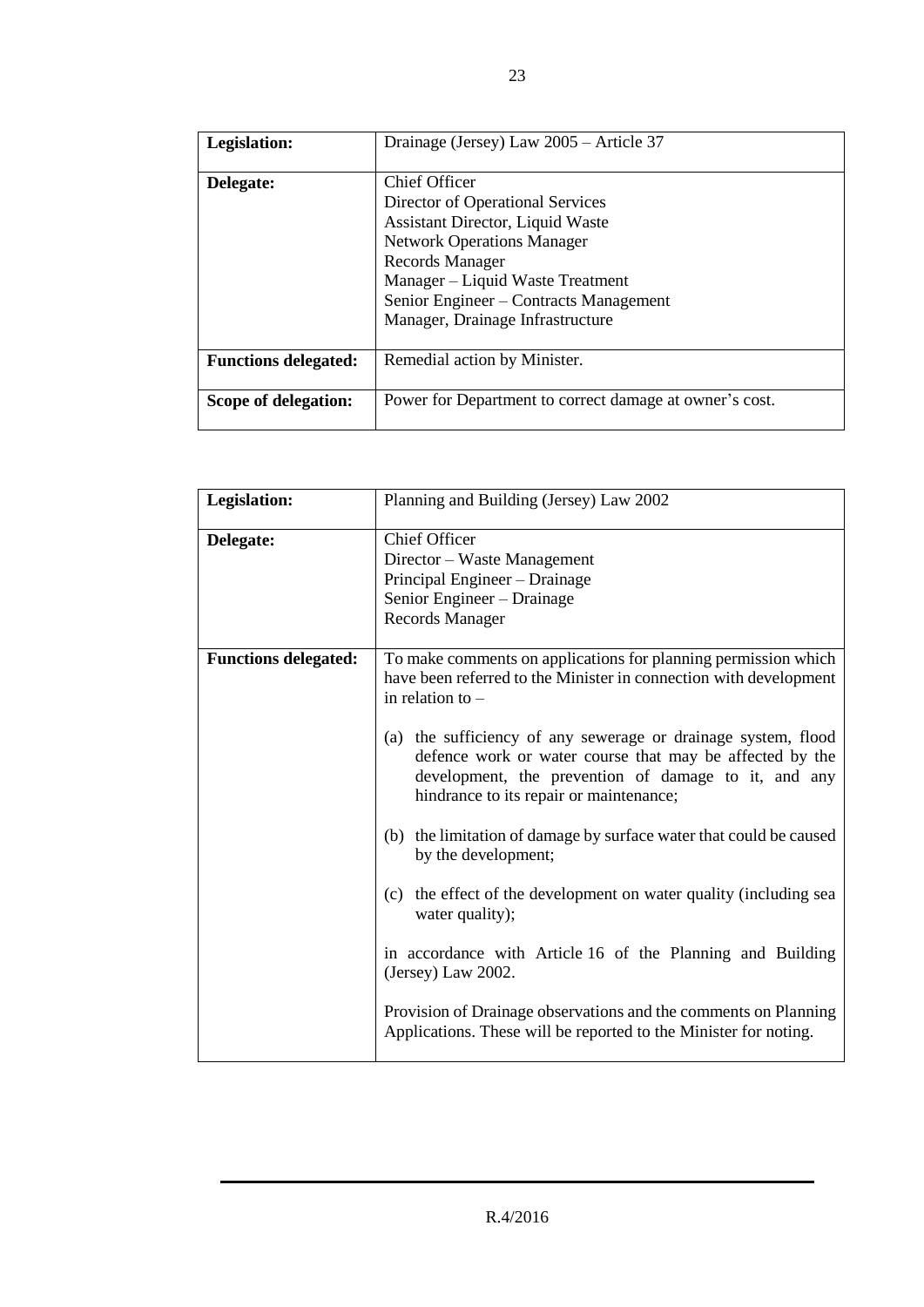## **JERSEY PROPERTY HOLDINGS**

| Legislation:                         | Standing Order 168 of the Standing Orders of the States of Jersey                                                                                                                                  |
|--------------------------------------|----------------------------------------------------------------------------------------------------------------------------------------------------------------------------------------------------|
| Delegate and<br>functions delegated: | Authority is delegated to the Chief Officer or, in their absence, to<br>the Director of Estates or the Assistant Directors, Property<br>Holdings, for the power to approve the following actions – |
|                                      | any acquisition or disposal of land or property on behalf of the<br>Public for a consideration of up to £500,000;                                                                                  |
|                                      | any grant or acceptance on behalf of the Public of any<br>servitude or right in, on, over or under land by way of gift or<br>for amounts of up to $£500,000;$                                      |
|                                      | the letting on behalf of the Public to any person or body for a<br>$\bullet$<br>term certain of any land or property for a rent payable on<br>commencement of less than £50,000 a year;            |
|                                      | the rent on behalf of the Public from any person or body for a<br>$\bullet$<br>term certain of any land or property for a rent payable on<br>commencement of less than £50,000 a year; and         |
|                                      | • the renewal, extension or variation of any lease where the<br>value is less than £50,000 a year.                                                                                                 |
|                                      | This Standing Order applies to the following actions –                                                                                                                                             |
|                                      | (a) the acquisition, disposal, letting or rental of land on behalf of<br>the Public of Jersey (other than the agreement of altered<br>boundaries);                                                 |
|                                      | (b) the agreement of boundaries, or of altered boundaries, on<br>behalf of the Public of Jersey;                                                                                                   |
|                                      | (c) the acquisition, grant, variation or cancellation of rights or<br>servitudes over land on behalf of the Public of Jersey;                                                                      |
|                                      | (ca) the renewal, extension, variation or cancellation of any lease<br>of land on behalf of the Public of Jersey;                                                                                  |
|                                      | (d) the approval of plans for the construction or alteration of<br>buildings where the work is to be funded wholly or partly by<br>money voted by the States.                                      |